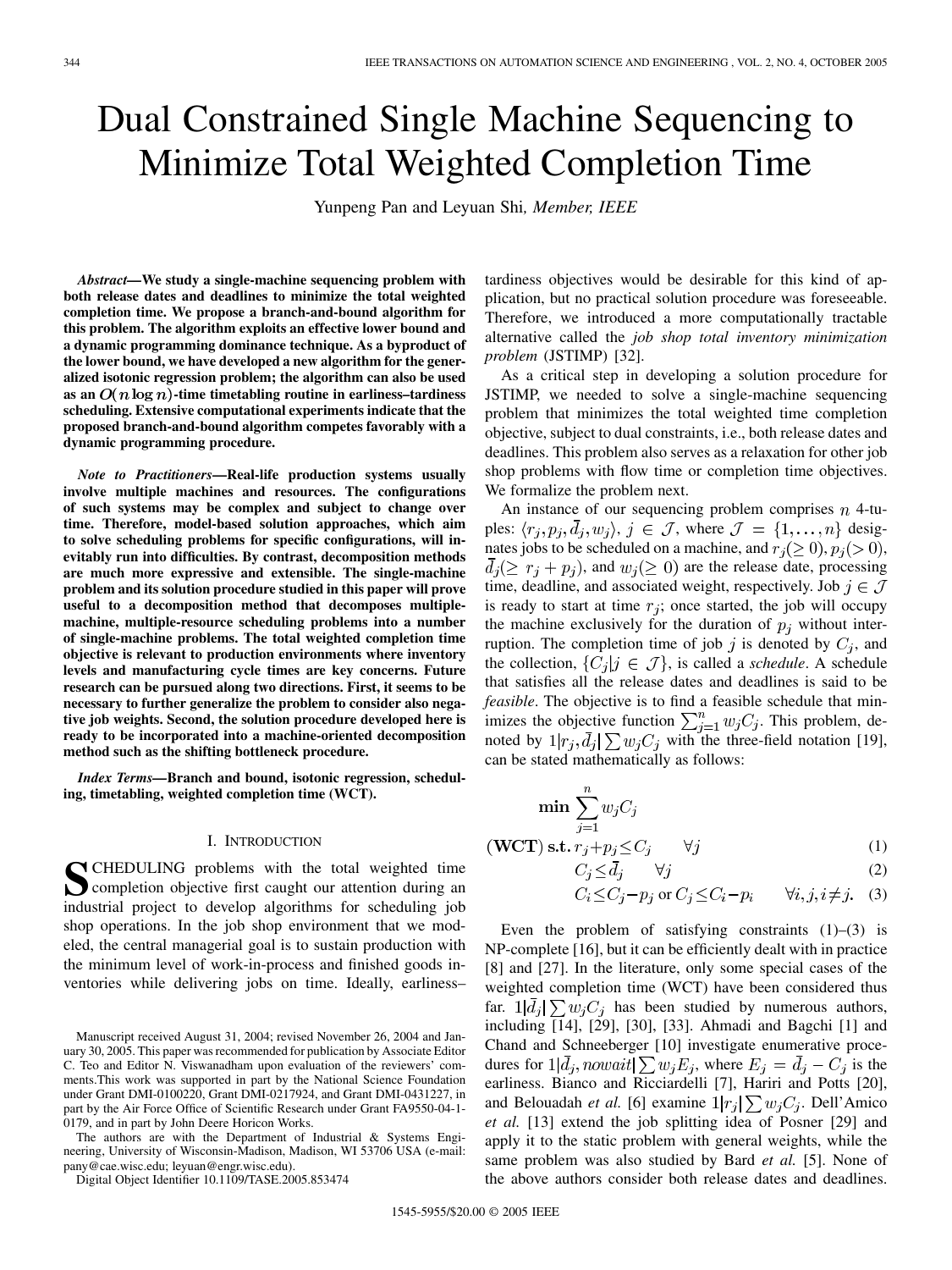While they model the dual-constrained situation through a flow shop problem, Ahmadi and Bagchi [[2](#page-12-0)] nevertheless assume nonconstraining release dates in their solution approach. Only recently has a solution procedure for the general problem, i.e., WCT, been proposed by Gélinas and Soumis [[18\]](#page-12-0) who use dynamic programming and consider general weights. Apart from [[18\]](#page-12-0), there are few relevant results for WCT. Neither lower bounds nor branch-and-bound algorithms have been proposed for WCT in the scheduling literature.

In this paper, we propose a branch-and-bound algorithm for solving this problem. In Section II, we derive a new lower bound and then reduce the task of computing the lower bound to one of solving a linear programming problem that has special structure. The problem is shown to be an isotone optimization problem. In Section III, we discuss the preliminaries of isotone optimization problems and propose a new algorithm for the generalized isotonic regression problem with immediate application to our lower bound calculation. Section IV discusses dominance conditions and a new dynamic programming dominance technique. The branch-and-bound algorithm is presented in Section V and then compared with a dynamic programming algorithm through extensive computational experiments in Section VI. Some concluding remarks are given in Section VII. We begin by deriving a lower bound.

## II. LOWER BOUND

Our lower bounding technique utilizes Lagrangian relaxation and the multiplier adjustment method first introduced by van Wassenhove [\[39](#page-12-0)]. This lower bound can be viewed as a synthesis and extension of those of Hariri and Potts [\[20](#page-12-0)] and Potts and van Wassenhove [[30\]](#page-12-0).

#### *A. Derivation*

Two notions are necessary for our subsequent discussion. First, a job sequence  $\sigma$  is called a *nondelay sequence* if it implies a *nondelay schedule*, where the machine is never kept idle while some job is waiting to be processed [\[4](#page-12-0)]. It should be noted that  $\sigma$  is generated using only the release dates and processing times, and therefore, may violate some of the deadlines. This does not cause any problems since  $\sigma$  merely serves as a stepping stone toward computing the lower bound. Renumber the jobs such that  $\sigma = (1, \ldots, n)$ . Second, we adopt the notion of *block* [[23\]](#page-12-0). Job  $v$  is called the *last job of a block* if  $C_v \le r_i$  for  $i = v + 1, \ldots, n$ . Let  $B = \{u, \ldots, v\}$  be a set of jobs in adjacent positions of  $\sigma$ .  $B$  is called a *block* if (*i*) job  $u-1$  (provided that  $u > 1$ ) and job v are the last jobs of two consecutive blocks, and  $(ii)$  job  $i$  is not the last job of a block for  $i = u, \ldots, v - 1$ . Thus, the nondelay sequence  $\sigma$  can be partitioned into a number of blocks.

Omitting the deadlines in WCT yields  $1|r_j| \sum w_j C_j$ . The nondelay sequence  $\sigma$  is optimal for  $1|r_j| \sum w_j C_j$  if the following condition by Hariri and Potts [\[20](#page-12-0)] is satisfied.

*Proposition 1:* The nondelay sequence  $\sigma$  is optimal for  $1|r_i| \sum w_i C_i$  if the jobs within each block  $B_k(k = 1, ..., K)$ are sequenced in nonincreasing order of  $w_i/p_i$ .

To derive a lower bound for our problem, we perform a Lagrangian relaxation of each release date constraint (1) and each deadline constraint (2). The resulting Lagrangian problem is denoted by  $LR$ , and the value of the Lagrangian is

$$
L(\mathbf{a}, \mathbf{b}) = \min \sum_{j=1}^{n} w_j C_j + a_j (r_j + p_j - C_j) + b_j (C_j - \bar{d}_j)
$$
  
= 
$$
\sum_{j=1}^{n} (w_j - a_j + b_j) C_j + \sum_{j=1}^{n} a_j (r_j + p_j) - b_j \bar{d}_j
$$
  
s.t.(1), (3)

where  $\mathbf{a} = (a_1, \dots, a_n)$  and  $\mathbf{b} = (b_1, \dots, b_n)$  are vectors of nonnegative multipliers. Note that we have purposefully retained the release date constraints  $(1)$  in  $LR$ .

It is easy to see that with a and  $\bf{b}$  fixed,  $\bf{LR}$  (after ignoring the constant terms in the objective function) is of the same form as  $1|r_i| \sum w_i C_i$ , but each job j has a new weight

$$
w_i' = w_i - a_i + b_i. \tag{4}
$$

For any choice of multipliers satisfying  $a \ge 0$  and  $b \ge 0$ ,  $L(a, b)$  is a lower bound on the optimal value of our problem WCT.

To find proper values for our multipliers, we proceed as follows. First, we can immediately rule out those multiplier values that cause any  $w_i'$  to be negative, as it is shown next that their  $L(\mathbf{a}, \mathbf{b})$  values are always dominated. Consider a particular choice of multipliers denoted by  $(a, b)$  such that  $w'_{j_0} = w_{j_0} - a_{j_0} + b_{j_0} < 0$  for some  $j_0$ . Now define new multipliers  $(\hat{a}, \hat{b})$  that are identical to  $(a, b)$  except that  $\hat{a}_{j_0} = a_{j_0} + w'_{j_0}$ . By construction, , and the new multipliers are valid since  $\hat{a}_{j_0} = a_{j_0} + w'_{j_0} = w_{j_0} + b_{j_0} \ge 0$ . Also, for any fixed schedule  $\{C_j | j \in \mathcal{J}\}\$  that satisfies (1) and (3), redefining results in an increase of  $w'_{i_0}(r_{i_0}+p_{i_0}-C_{i_0})$  (note that  $w'_{i_0}<0$ , ). Minimize over all such schedules and we have  $L(\mathbf{a}, \mathbf{b}) \le L(\hat{\mathbf{a}}, \hat{\mathbf{b}})$ . This is repeated until all  $w'_i \ge 0$ .

Second, we impose an additional restriction on the multipliers so that the Lagrangian problem can be solved easily by applying Proposition 1. Assume that  $\sigma$  is a given nondelay sequence with K blocks,  $B_1, \ldots, B_K$ , and that the jobs are renumbered such that  $\sigma = (1, \ldots, n)$ . Based on the above two considerations, we restrict our choice of multipliers to those that satisfy

$$
w_j' \ge 0, \qquad j = u_k, \dots, v_k
$$
 (5)

$$
\frac{w_j}{p_j} \ge \frac{w_{j+1}}{p_{j+1}}, \qquad j = u_k, \dots, v_k - 1 \tag{6}
$$

for each block  $B_k = \{u_k, \ldots, v_k\}$ . If the multipliers **a** and **b** are chosen as such, then by Proposition 1, the nondelay sequence  $\sigma$ is optimal for the Lagrangian problem, with  $\{C_i^{\sigma} | j \in \mathcal{J}\}\$ being an optimal schedule. Hence, we have

$$
L(\mathbf{a}, \mathbf{b}) = \sum_{j=1}^{n} (w_j - a_j + b_j) C_j^{\sigma} + \sum_{j=1}^{n} a_j (r_j + p_j) - b_j \bar{d}_j.
$$

To get a lower bound as tight as possible, we further require that  $L(\mathbf{a}, \mathbf{b})$  be maximized while  $\mathbf{a}$  and  $\mathbf{b}$  satisfy (5) and (6). Let  $y_k$  be the contribution of the jobs in block  $B_k$  to  $L(\mathbf{a}, \mathbf{b})$ . Maximizing  $L(\mathbf{a}, \mathbf{b})$  is then equivalent to maximizing each  $y_k$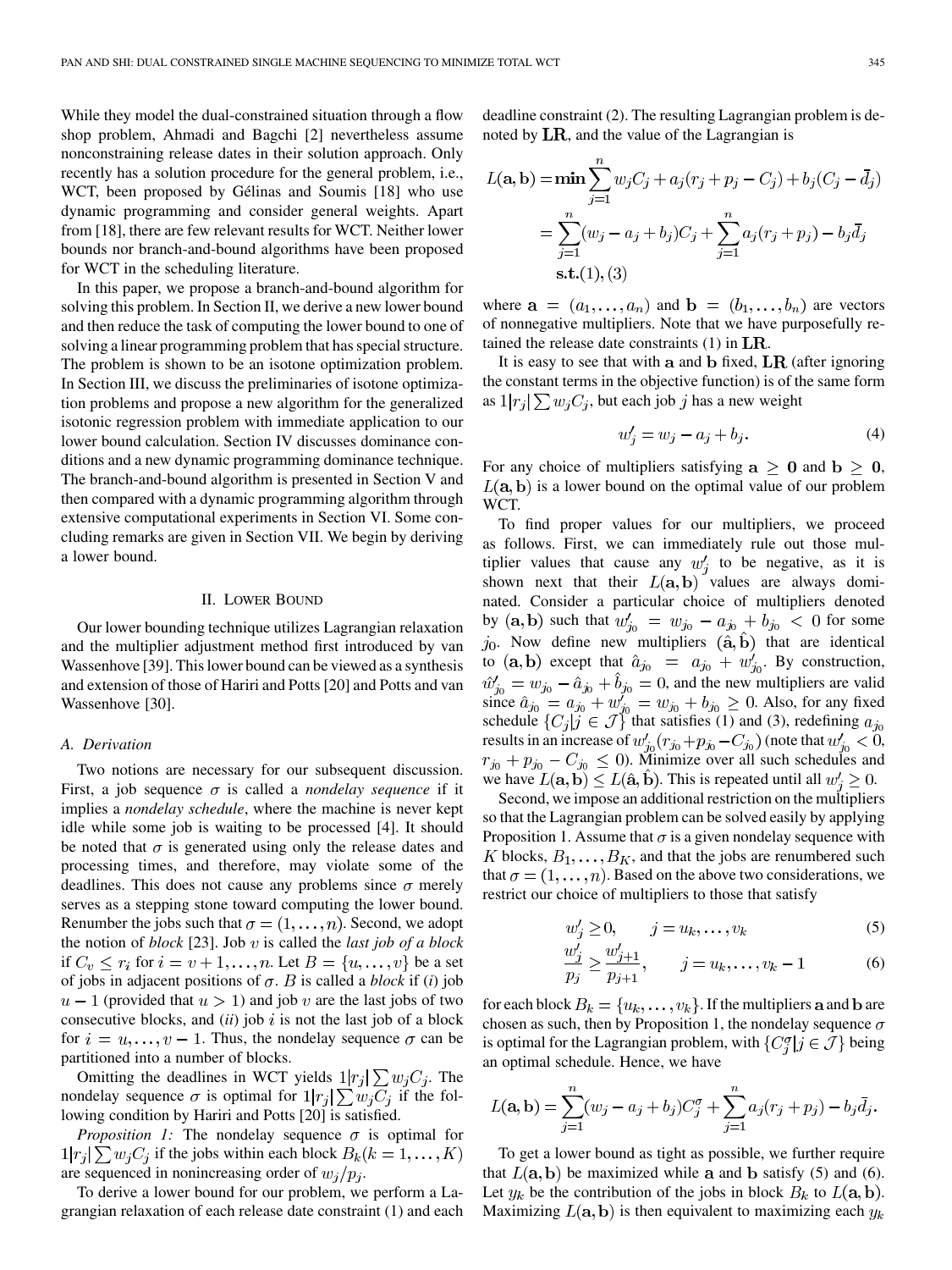independently, which can be accomplished by solving the following maximization problem  $\mathbf{LP}_k$ :

$$
\bar{y}_k = \max_{j=u_k} y_k = \sum_{j=u_k}^{v_k} a_j (r_j + p_j - C_j^{\sigma}) + b_j (C_j^{\sigma} - \bar{d}_j) + w_j C_j^{\sigma}
$$
  
s.t. (4), (5), (6),  $a_j \ge 0, b_j \ge 0, j = u_k, ..., v_k$ .

It is interesting to note that  $LP_k$  is a linear program (LP) in which the decision variables are the multipliers  $a_j$ ,  $b_j$ ,  $j =$  $(u_k, \ldots, v_k)$  (ignore the constant terms in  $y_k$ ). The solution of  $\mathbf{LP}_k$  degenerates to triviality for the special cases where only release dates or only deadlines are considered, as in [[30\]](#page-12-0) and [[20\]](#page-12-0).

Let  $\bar{a}_j$ ,  $\bar{b}_j$ ,  $j = u_k, \ldots, v_k$  denote an optimal solution to  $\mathbf{LP}_k$ . We define the following lower bound for WCT:

$$
LBPS(\sigma) = \sum_{k=1}^{K} \bar{y}_k = L(\bar{\mathbf{a}}, \bar{\mathbf{b}})
$$

where the dependency of LBPS on  $\sigma$  is emphasized. If  $\mathbf{LP}_k$  is unbounded for some k, then the bound LBPS =  $\infty$ , indicating that WCT is infeasible. Otherwise, LBPS is a valid lower bound, since  $L(\bar{a}, \bar{b})$  is a valid lower bound.

Because all the blocks receive the same treatment, we hereafter assume, without loss of generality, that  $\sigma$  comprises only one block  $B_1$  with  $K = 1$ ,  $u_1 = 1$ ,  $v_1 = n$ . Accordingly, we will drop all subscripts k for indexing blocks; e.g.,  $\mathbf{LP}_k$  and  $\bar{y}_k$ become LP and  $\bar{y}$ , respectively.

LBPS can be improved using a tightening technique sug-gested in [\[20](#page-12-0)]. Supposed that  $\bar{a}_j$ ,  $\bar{b}_j$ ,  $j = 1, \ldots, n$  is an optimal solution to LP. We sort the multipliers  $\bar{a}_j$ ,  $j = 1, \ldots, n$ in ascending order to get  $\bar{a}_{[i]}, i = 1, \ldots, n$ . Define  $\delta_1 = \bar{a}_{[1]},$  $\delta_i = \bar{a}_{[i]} - \bar{a}_{[i-1]}, i = 2, \dots, n$ . Then,  $\delta_i \geq 0$  for all i, and  $\bar{y}_1$ can be rewritten as

$$
\overline{y} = \sum_{i=1}^{n} \delta_i \left[ \left( \sum_{h=i}^{n} r_{[h]} + p_{[h]} \right) - \sum_{h=i}^{n} C_{[h]}^{\sigma} \right] + \sum_{j=1}^{n} w_j C_j^{\sigma} + \overline{b}_j \left( C_j^{\sigma} - d_j \right).
$$

Note that the term  $(\sum_{h=i}^{n} r_{[h]} + p_{[h]})$  in the above equation is a lower bound on  $\sum_{h=i}^{n} C_{[h]}^{\sigma}$ , because the completion times  $C_i^{\sigma}$  always satisfy the release date constraints. To obtain a tighter lower bound, we solve an auxiliary problem of the form  $1|r_i|\sum C_i$ , where there are  $(n-i+1)$  jobs with unit weights. This problem is also known to be NP-hard, but its preemptive version is solved by the shortest-remaining-processing-time rule [\[4](#page-12-0)], which permits job preemption. Suppose that the minimum objective value of the preemptive problem is  $\sum_{h=i}^{n} C'_{[h]},$ then

$$
\sum_{h=i}^{n} r_{[h]} + p_{[h]} \le \sum_{h=i}^{n} C'_{[h]} \le \sum_{h=i}^{n} C''_{[h]}
$$

Therefore,  $\sum_{h=i}^{n} C'_{[h]}$  is a better lower bound on  $\sum_{h=i}^{n} C'_{[h]}$ than  $\sum_{h=i}^{n} r_{[h]} + p_{[h]}$ . Define

$$
\bar{y}' = \sum_{i=1}^{n} \delta_i \left[ \left( \sum_{h=i}^{n} C'_{[h]} \right) - \sum_{h=i}^{n} C''_{[h]} \right] + \sum_{j=1}^{n} w_j C''_j + \bar{b}_j (C''_j - d_j).
$$

Then,  $\bar{y}' \geq \bar{y}$ . As a result, we have a strengthened lower bound, which we refer to as  $LBPS'$ .

# *B. Three Nondelay Sequences*

We propose to consider three  $O(n \log n)$  nonpreemptive heuristics, all of which can potentially be employed to generate nondelay sequences for lower bounding purposes. The first two are generic ones taken from the literature; they are the earliest-due-date (EDD) rule and the weighted-shortest-processing-time (WSPT) rule. The third is a new heuristic that we developed specifically for WCT. It is outlined next.

We refer to this heuristic as COMP (for "composite"). Each job  $j \in \mathcal{J}$  is associated with a number  $t_i = \max\{r_i, \overline{d}_i - p_i\}.$ If a job arrives at a time when the machine is busy, the job becomes a waiting job. Suppose that a job needs to be selected for processing at time  $t$  when the machine is free. If all jobs have already arrived (i.e.,  $r_j \leq t$  for all j), we sequence those jobs that have not been processed using Smith's backward sched-uling rule [[33](#page-12-0)]. There is a chance that at this time  $t$ , some of the waiting jobs are bound to be overdue no matter how they are sequenced. To account for this situation, we modify Smith's rule by pretending that deadlines can be extended whenever necessary during the backward scheduling process. On the other hand, if at time t not all jobs have arrived, we select a job  $j_0$  for processing according to the following rule. Let  $E$  be the set of all the jobs currently waiting and let  $E_1 = \{j \in E | t_j \leq t\}$ . If  $E_1 \neq \emptyset$ , then set  $j_0$  such that  $w_{j_0}/p_{j_0} = \max_{j \in E_1} \{w_j/p_j\};$ otherwise, set  $j_0$  such that  $w_{j_0}/p_{j_0} = \max_{j \in E} \{w_j/p_j\}$ . This procedure can be implemented to run in  $O(n \log n)$  time if E and  $E_1$  are implemented using two heaps (or priority queues) and a bitmap of  $n$  elements is used to indicate whether a job has already been processed at time  $t$ . Like EDD and WSPT, COMP generates a nondelay sequence  $\sigma$  that respects the release dates, but may violate some deadlines. As stated before, this does not pose any problems since the sole purpose of  $\sigma$  is for computing the lower bound LBPS.

The heuristic COMP is designed to strike a good balance between minimizing the objective function and reducing deadline violation. Its superior performance is later confirmed by experimentation (Section VI-B), in relation to the performance of EDD and WSPT.

#### *C. Transformation of the LP*

The remaining issue concerning the lower bound calculation is how to solve the LP efficiently. Before developing a solution procedure, we apply a change of variable based on the following property ofthe LP.

*Theorem 2:* If the LP is bounded, then there exists an optimal solution that satisfies

$$
a_j \cdot b_j = 0, \qquad j = 1, \dots, n. \tag{7}
$$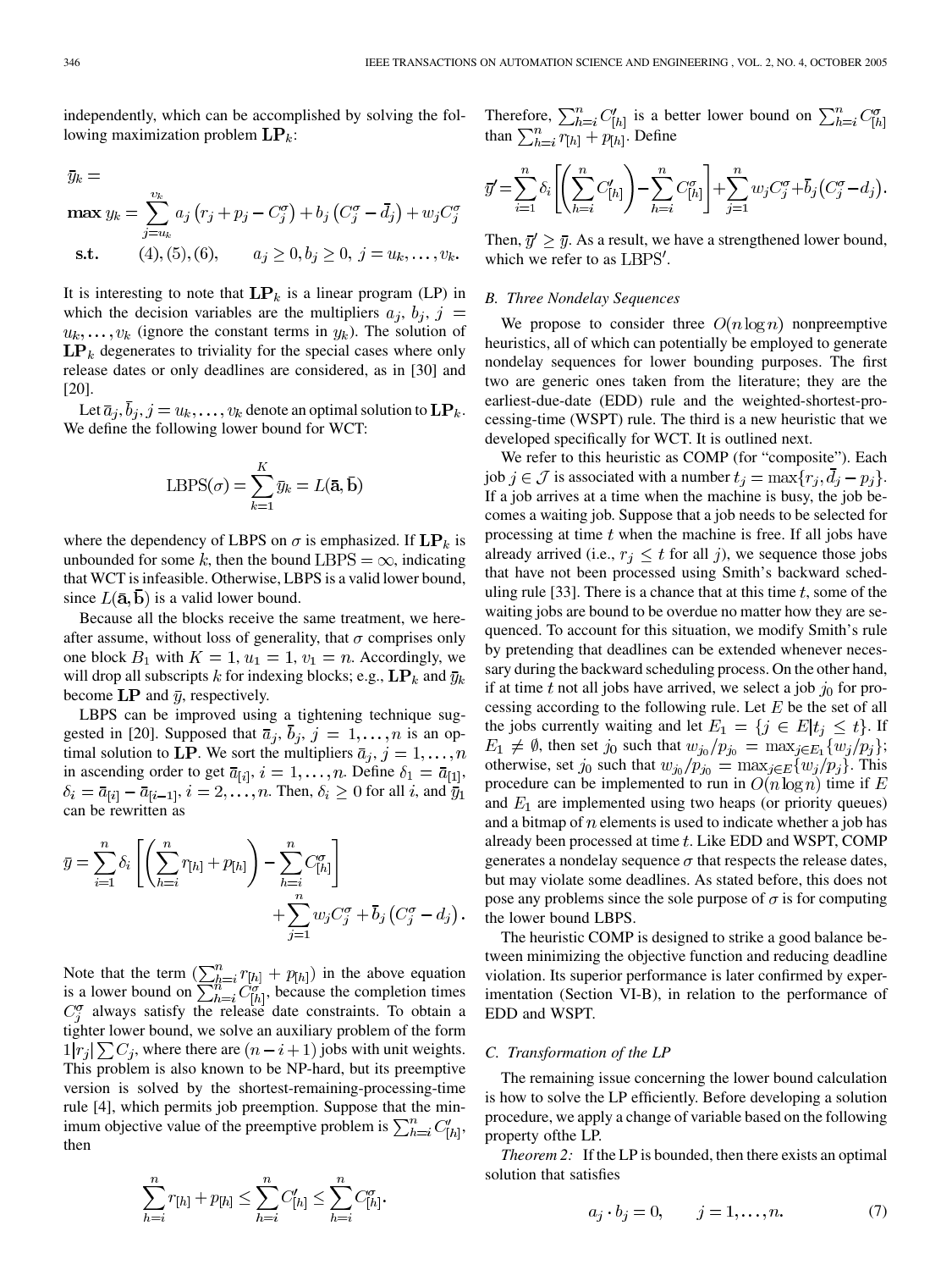

Fig. 1. Convexity of  $f_j(x_j)$ . (a)  $\bar{d}_j - C_j^{\sigma} \ge 0$ . (b)  $\bar{d}_j - C_j^{\sigma} < 0$ .

Otherwise, for any given  $\Delta$ , there exists a solution that satisfies (7) and yields an objective value greater than  $\Delta$ .

*Proof:* It suffices to show that from any given feasible solution  $a_j = \tilde{a}_j, b_j = b_j, j = 1, ..., n$  with  $\tilde{a}_{j_0} > 0, b_{j_0} > 0$  for some  $j_0$ , we can construct a new solution of the required form without decreasing the objective value. Because  $r_j + p_j \leq d_j$ for all  $j$ , it is easily verified that the construction below is valid

$$
a_j = \tilde{a}_j - \min\{\tilde{a}_j, \tilde{b}_j\}, \quad b_j = \tilde{b}_j - \min\{\tilde{a}_j, \tilde{b}_j\}
$$

for  $j = 1, \ldots, n$ .

Theorem 2 enables us to perform a change of variable as follows: For each j, define a new variable  $x_i = w'_i / p_i$  (recall that  $w'_j = w_j - a_j + b_j$ ). The pair of variables  $a_j$  and  $b_j$  is then replaced by the single variable  $x_j$  using  $a_j = (w_j - p_j x_j)^+$ ,  $b_j = (p_j x_j - w_j)^+$ , where  $x^+ = x$  if  $x \ge 0$  and  $x^+ = 0$  otherwise. As a result, we get

$$
\overline{y} = -\overline{z} + \sum_{j=1}^n w_j C_j^{\sigma}
$$

where

$$
\bar{z} = \min z = \sum_{j=1}^{n} f_j(x_j)
$$
  
s.t.  $x_1 \geq \dots \geq x_n$  (8)

and

$$
f_j(x_j) = p_j \left[ \left( C_j^{\sigma} - r_j - p_j \right) \left( \frac{w_j}{p_j} - x_j \right)^+ + \left( \bar{d}_j - C_j^{\sigma} \right) \left( x_j - \frac{w_j}{p_j} \right)^+ \right] \tag{9}
$$

is a continuous, piecewise-linear function of  $x_j$  with a single kink point at  $w_j/p_j$ . By definition,  $C_j^{\sigma} - r_j - p_j$  is always nonnegative, whereas  $d_i - C_i^{\sigma}$  can be negative since the given may violate the deadline  $d_i$ . Moreover,  $f_i(x_i)$  is convex since  $d_j - C_j^{\sigma} \ge r_j + p_j - C_j^{\sigma}$  (see Fig. 1). It should be noted that Problem (8) had an additional constraint  $x_n \geq 0$ ; we dropped this constraint because doing so does not change the optimal value  $\bar{z}$  (this can be easily shown using the fact that  $w_j/p_j >$ 0 for all j). To simplify the notation in (9), we define  $\alpha_j =$  $p_j(C_j^{\sigma} - r_j - p_j), \beta_j = p_j(\bar{d}_j - C_j^{\sigma})$ , and  $c_j = w_j/p_j$ . Then, (9) becomes

$$
f_j(x_j) = \alpha_j (c_j - x_j)^+ + \beta_j (x_j - c_j)^+ \tag{10}
$$



Fig. 2. Segments of a solution to the isotone optimization problems.

with  $\beta_i \geq -\alpha_i$ . We state without proof the following obvious property of Problem (8) with  $f_i(x_i)$  defined by (10).

*Proposition 3:* Problem (8) is bounded, i.e.,  $\overline{z} > -\infty$ , if and only if  $\sum_{j=1}^i \beta_j \ge 0$  and  $\sum_{j=i}^n \alpha_j \ge 0$  for all  $i = 1, \dots, n$ .

In fact, the additivity of z, convexity of  $f_i(x_i)$ , and chain constraints  $x_1 \geq \ldots \geq x_n$  in Problem (8) together characterize an extensively researched class of problems called the *isotone optimization problems*, which find applications in operations research, statistics, and image processing. In particular, if the functions  $f_i(x_i)$ ,  $j = 1, \ldots, n$  are assumed to be general convex functions, Problem (8) is called the *generalized isotonic regression problem* [[3\]](#page-12-0).

#### III. SOLVING ISOTONE OPTIMIZATION PROBLEMS

#### *A. Preliminaries*

The isotone optimization problems have been studied by numerous authors (see [\[3](#page-12-0)] for a comprehensive list of references). Thus far, the best and most general result is due to Ahuja and Orlin [[3\]](#page-12-0), who study the generalized isotonic regression problem, where each  $f_i(x_i)$  is an arbitrary convex function. It is also assumed that (*i*) each  $f_j(x_j)$  can be evaluated in  $O(1)$ time for a given  $x_j$ , and that *(ii)* the optimal values of all  $x_j$ lie on the interval  $[x_{lb}, x_{ub}]$  (this implies that the minimization problem has to be bounded). Let  $U = x_{ub} - x_{lb}$  and let  $\epsilon$  be a tolerance. These authors improve the  $O(n^2 \log(U/\epsilon))$  running time of the pool adjacent violators (PAV) algorithm [[31\]](#page-12-0) to  $O(n \log(U/\epsilon))$  using a scaling technique.

The scaling PAV algorithm [\[3](#page-12-0)] can be adapted to solve Problem (8), where  $f_j(x_j)$  is specified by (10) with  $\beta_j \geq -\alpha_j$ . We first determine whether Problem (8) is bounded by verifying the conditions of Proposition 3 in  $O(n)$  time. A mapping is then used to modify the problem so that all  $c_i$  are mapped onto the integers  $1, \ldots, n$ . For the modified problem, we can set  $U = n$  and fix  $\epsilon$  to any value less than 1; thus, the algorithm runs in  $O(n \log n)$  time. (This mapping is suggested in [[3\]](#page-12-0) for the special case when  $\alpha_j = \beta_j$ , but remains valid for our more general problem.) A serious handicap of this approach, however, is that it requires sorting, which enlarges the hidden constant in the big- $O$  time bound.

To facilitate our subsequent discussion, we introduce the notion of a segment. For any vector  $(x_1, \ldots, x_n)$ , a *segment* is defined as a maximal subset of consecutive indexes  $\{p, p + \}$  $\{1,\ldots,q\}$  such that  $x_p = x_{p+1} = \ldots = x_q = l$ , where l is called the *level*. For example, Fig. 2 shows a feasible solution  $(x_1, \ldots, x_n)$  that comprises s segments,  $\Gamma_1, \ldots, \Gamma_s$ , with the corresponding levels being  $l_1, \ldots, l_s$ .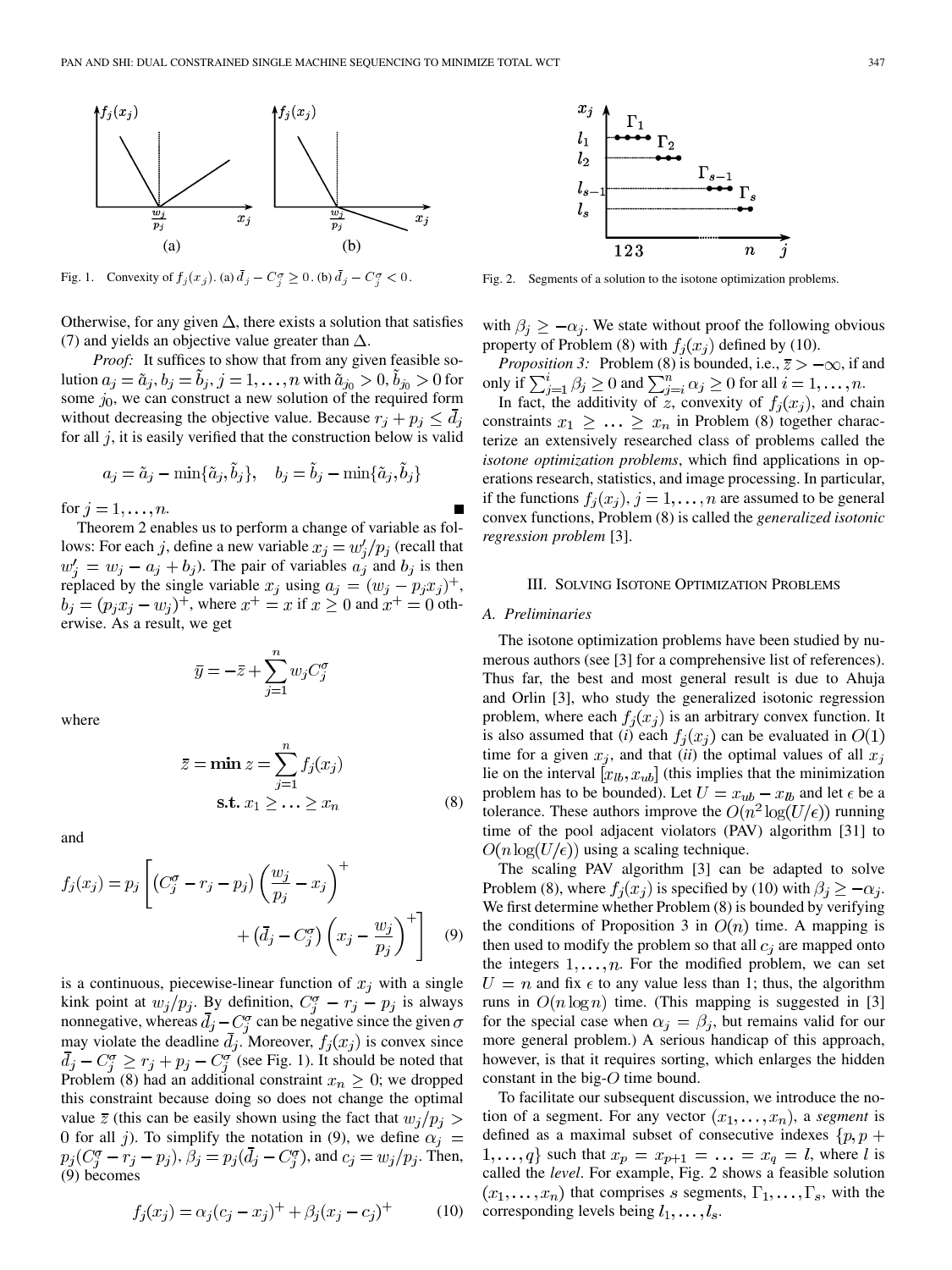

Fig. 3. Continuous, piecewise-linear, convex function with more than one kink point.

# *B. New Algorithm*

In order to solve Problem (8) more efficiently, we propose a new algorithm that is different than the PAV algorithm. Unlike the latter, which is a dual method from a linear programming perspective and achieves primal feasibility only upon termination [\[9](#page-12-0)], the proposed algorithm is a primal method where the iterates always maintain primal feasibility (i.e., the chain constraints are satisfied during every iteration). The proposed algorithm uses fairly simple data structure and can be coded with very little overhead (hence, the hidden constant in the big- $O$  notation is very small). Another significant advantage of the proposed algorithm is that it easily generalizes to cases where there are any number of kink points for  $f_i(x_i)$ , as depicted in Fig. 3. By contrast, the time bound of Ahuja and Orlin's algorithm deteriorates under such circumstances, because the cost of evaluating  $f_i(x_i)$  at an  $x_i$  is no longer  $O(1)$  (i.e., assumption (*i*) of Ahuja and Orlin is violated), but generally depends on the number of kink points.

Assume that each  $f_i(x_i)$  is a general convex function and that  $x_{lb}$  is a lower bound on the optimal value of  $x_n$  (by default,  $x_{lb} = -\infty$ ). For any pair of u and v with  $u \leq v$ , define a subproblem  $\mathcal{P}_u^v$  of Problem (8) as

$$
\bar{z}_u^v = \min z_u^v = \sum_{j=u}^v f_j(x_j)
$$
  
s.t.  $x_u \ge \dots \ge x_v$ .

Hence,  $\bar{z}_1^n = \bar{z}$ . The proposed algorithm sequentially solves a series of *n* subproblems with the *i*th one being  $\mathcal{P}_1^i$ . Initially, we set  $x_1 = \ldots = x_n = x_{lb}$ . Now, assume that the  $(i - 1)$ th subproblem is already solved with  $x_1, \ldots, x_{i-1}$  set to appropriate values, and  $x_i = \ldots = x_n = x_{lb}$ ; further, suppose that  $x_1, \ldots, x_{i-1}$  form s segments denoted by  $\Gamma_1, \ldots, \Gamma_s$  with levels  $l_1 > \ldots > l_s$ . For convenience, we initially also set  $\Gamma_0 = \emptyset$ ,  $l_0 = \infty$ . To solve the *i*th subproblem, we first create a new segment using i; hence, set  $s := s + 1$ ,  $\Gamma_s := \{i\},\$ and  $l_s = x_{lb}$ . Clearly, the feasibility is satisfied. We then attempt to merge the last two segments, i.e.,  $\Gamma_s$  and  $\Gamma_{s-1}$ . To this end, a method of choice is applied to find an  $x'$  that minimizes the single-variable convex function  $\sum_{j \in \Gamma_s} f_j(x)$  over the interval  $[l_s, l_{s-1}]$ ; we update the current solution by setting  $x_j := x'$  for all  $j \in \Gamma_s$ . Two cases arise: Either it holds that  $x' < l_{s-1}$ , in which case the updated solution optimally solves the *i*th subproblem; or it holds that  $x' = l_{s-1}$ , in which case segments  $\Gamma_{s-1}$  and  $\Gamma_s$  merge into one. In the latter case, we set  $\Gamma_{s-1} := \Gamma_{s-1} \cup \Gamma_s$ ,  $s := s-1$ . At this point, if  $s = 0$ , then the *i*th subproblem is solved ( $\overline{z}$  may be unbounded); otherwise, we once again attempt to merge  $\Gamma_s$  and  $\Gamma_{s-1}$ . The *i*th subproblem will be solved after a finite number of mergers since every time two segments merge,  $s$  decreases by one. Because the addition of one more variable  $x_i$  may trigger a cascade of mergers and the objective value z associated with an iterate  $(x_1, \ldots, x_n)$  is nonincreasing, we call the proposed algorithm the *Cascading Descent* algorithm. An algorithmic description of this algorithm is given below.

## **Algorithm. Cascading Descent**

Step 0)  $i = 0$ ,  $s = 0$ ,  $\Gamma_0 = \emptyset$ ,  $l_0 = \infty$ .

- Step 1) Set  $i := i + 1$ . If  $i > n$ , then go to 5.
- Step 2) *Create a new segment*: Set  $s := s + 1, l_s := x_{lb}$ ,  $\Gamma_s := \{i\}.$
- Step 3) Apply any method of choice to find an  $x'$  that minimizes  $F(x) = \sum_{i \in \Gamma_s} f_i(x)$  over  $[l_s, l_{s-1}].$ If  $x' < l_{s-1}$ , set  $l_s := x'$  and go to 1.
- Step 4) *Merge two segments*: Set  $\Gamma_{s-1} := \Gamma_{s-1} \cup \Gamma_s$ ,  $s := s - 1$ . If  $s = 0$ , go to 1; otherwise, go to 3.
- Step 5) *Postprocessing*: For each segment  $h = 0, \ldots, s$ and for each  $j \in \Gamma_s$ , set  $x_j := l_h$ . Compute  $\bar{z} = \sum_{i=1}^n f_j(x_j)$ . **STOP**.

*Lemma 4:* Let  $(x_u, \ldots, x_v)$  and  $(x_{v+1}, \ldots, x_w)$  be optimal solutions to subproblems  $\mathcal{P}_u^v$  and  $\mathcal{P}_{v+1}^w$ , respectively. If  $x_v \geq$  $x_{v+1}$ , then the concatenated solution  $(x_u, \ldots, x_w)$  is optimal to subproblem  $\mathcal{P}_u^w$ .

*Proof:* By dropping the constraint  $x_v \geq x_{v+1}$  in subproblem  $\mathcal{P}_u^w$ , we obtain a relaxed problem, which then separates into  $\mathcal{P}_u^v$  and  $\mathcal{P}_{v+1}^w$ . Hence,  $\bar{z}_u^v + \bar{z}_{v+1}^w$  is a valid lower bound for  $\mathcal{P}_u^w$ . Since  $(x_u, \ldots, x_w)$  attains this lower bound and is feasible, it must be optimal.

*Lemma 5:* Suppose that  $(x_u, \ldots, x_v) = (a, \ldots, a)$  and  $(x_{v+1},...,x_w) = (b,...,b)$  are optimal solutions to subproblems  $\mathcal{P}_u^v$  and  $\mathcal{P}_{v+1}^w$ , respectively. If  $a \leq b$ , then subproblem  $\mathcal{P}_u^w$ has an optimal solution of the form  $(x_u, \dots, x_w) = (c, \dots, c)$ .

*Proof:* Refer to Lemma 1 in [[3\]](#page-12-0).

*Theorem 6:* The proposed Cascading Descent algorithm is correct.

*Proof:* We show through mathematical induction that (I) after the *i*th iteration  $(i = 1, \ldots, n)$ , the algorithm correctly solves subproblem  $\mathcal{P}_1^i$ . Furthermore, we show that (II) for  $h =$  $1, \ldots, s$ , the solution,  $x_j = l_h$ ,  $j \in \Gamma_h$ , optimally solves subproblem  $\mathcal{P}_{\min\{\Gamma_h\}}^{\max\{\Gamma_h\}}$ . The base case when  $i=1$  is easily verified.

Now, assume that the above Part I and Part II hold after the  $(i-1)$ th iteration. Consider the first time when Step 3) is executed for this particular i value (i.e., when  $\Gamma_s = \{i\}$ ). By definition, x' minimizes  $F(x) = f_i(x)$  over  $[x_{lb}, l_{s-1}]$ . In the first case, we have  $x' < l_{s-1}$ . We claim that  $x'$  also minimizes  $F(x)$ over  $[x_{lb}, \infty)$ . For the sake of drawing contradiction, assume that there exists  $x'' > l_{s-1}$  such that  $F(x'') < F(x')$ . By convexity, we have  $F(l_{s-1}) \leq [F(x')(l_{s-1} - x') + F(x'')(x'' (l_{s-1})]/(x''-x')$ . Replacing  $F(x'')$  with  $F(x')$  in the right-hand side yields  $F(l_{s-1}) < F(x')$ , which is a contradiction to the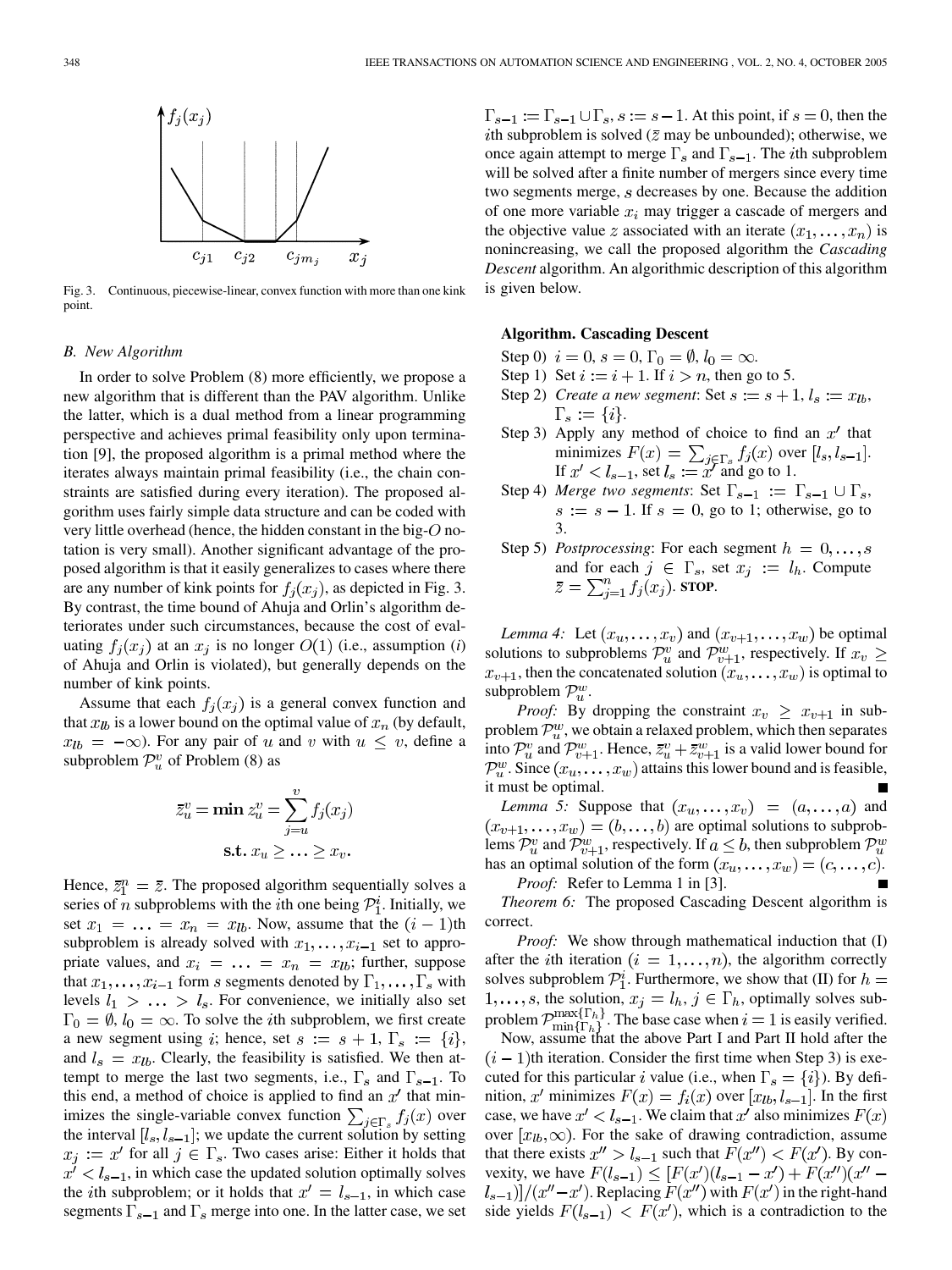fact that x' minimizes  $F(x)$  over  $[x_{lb}, l_{s-1}]$ . Hence, x' optimally solves subproblem  $\mathcal{P}_{\min\{\Gamma_s\}}^{\max\{\Gamma_s\}}$ . Noting also the induction assumption, it follows from Lemma 4 that subproblem  $\mathcal{P}_1^i$  is optimally solved. Part II evidently follows.

In the second case, we have  $x' \ge l_{s-1}$  and Step 4) is therefore executed to merge  $\Gamma_{s-1}$  and  $\Gamma_s$ . The induction assumption states that before merger, the solution,  $x_j = l_{s-1}, j \in \Gamma_{s-1}$ , optimally solves  $\mathcal{P}_{\min}^{\max\{1,s-1\}}$ . From Lemma 5, it can be seen that subproblem  $\mathcal{P}_{\min}^{\max\{1\ s-1\}}$  still has single-valued optimal solution even after merger. This ensures that the same argument can be used to analyze subsequent executions of Steps 3) and 4). Since there can be only a finite number of mergers, the  $i$ th iteration eventually will terminate. This completes the induction step of the proof.

A small technicality in the algorithm is the use of the auxiliary segment  $\Gamma_0$  with level  $l_0 = \infty$ . If  $s = 1$  and  $x' = l_0$  in Step 3) of the algorithm, a merger of segments  $\Gamma_0$  and  $\Gamma_1$  will occur. This means that all  $x_i, i \in \Gamma_1$  should take on the value of  $\infty$ . However, this does not necessarily imply that  $\overline{z}_1^i = -\infty$ since the single-variable function  $\sum_{i=1}^{i} f_j(x)$  could be asymptotically a horizontal line.

We now turn to the focus of this subsection, which is to specialize the above algorithm for situations where  $f_i(x_i)$  is not only convex, but also continuous, piecewise linear. Clearly, the single-variable function  $F(x) = \sum_{i \in \Gamma_s} f_i(x)$  in Step 3), which is the summation of a finite number of such functions, is also a continuous, piecewise-linear convex function. For this type of function, it is easy to verify the following fact.

*Lemma 7:* Let  $F(x)$  be a continuous, piecewise-linear function on interval  $[l_s, l_{s-1}]$  (could be  $(-\infty, \infty)$ ). Let  $F'_{-}(x)$  and  $F'_{+}(x)$  denote the left-hand and right-hand derivatives, respectively. Then, the minimum of  $F(x)$  occurs in three different scenarios: 1)  $x \in (l_s, l_{s-1})$  and  $F'_{-}(x) \leq 0$  and  $F'_{+}(x) \geq 0; 2)$  $F'_{+}(l_s) \geq 0;$  3)  $F'_{-}(l_{s-1}) \leq 0.$ 

Because the values of  $F'_{-}(x)$  and  $F'_{+}(x)$  only change at kink points, it suffices to restrict our attention to these points. Here, it is assumed that each  $f_i(x_i)$  has  $m_i$  kink points denoted by ; let  $m = \sum_{i=1}^{n} m_i$ . Note that for kink point  $c_{ik}$ , the left-hand derivative  $f'_{i-}(c_{jk})$  is the slope of the line segment to the left of this point, and the right-hand derivative  $f'_{i+}(c_{ik})$  is the slope of the line segment to the right of this point. Hence, all the left-hand and right-hand derivatives are known beforehand.

The following *specialized cascading descent* algorithm keeps track of kink points using a *heap* (also called a *priority queue*) data structure. Let the heap be denoted by  $H$ . An element in  $H$  is a kink point  $c_{ik}$   $(j = 1, \ldots, n; k = 1, \ldots, m_i)$ . Our algorithm performs three types of operations on  $H$ , i.e., INSERT (insert an element into  $H$ ), MIN (return the element with the smallest key value), and DELETE-MIN (remove from  $H$  the element with the smallest key value). Because there is no need to merge two heaps into a new heap, such a heap data structure can be implemented efficiently as a complete binary tree stored in an array object (see [\[12](#page-12-0)] for more details). By contrast, heaps that support merge operations are called *mergeable heaps*, whose implementations are much more tedious and inefficient (for examples of mergeable heap implementations, see *binomial heap* and *Fibonacci heap* in [[12\]](#page-12-0) and *leftist heap* in [\[35](#page-12-0)]).

In the following algorithm,  $RHD<sub>s</sub>$  represents the right-hand derivative of the function  $\sum_{i \in \Gamma_s} f_i(x)$  at  $x = l_s$ .

# **Algorithm. Specialized Cascading Descent**

- Step 0) *Initialization*:  $i = 0$ ,  $s = 0$ ,  $\Gamma_0 = \emptyset$ ,  $l_0 = \infty$ ,  $RHD_0 = \infty, H = \emptyset.$
- Step 1) Set  $i := i + 1$ . If  $i > n$ , then go to 5.
- Step 2) *Create a new segment*: Set  $s := s + 1, l_s := -\infty$ ,  $\Gamma_s := \{i\}, \text{RHD}_s := f'_{i+}(-\infty)$ . INSERT each kink point  $c_{ik}(k = 1, \ldots, m_i)$  into the heap H. Step 3) Set  $x' := l_s$ .

While  $RHD_s < 0$  do

- If  $H = \emptyset$ , set  $x' := l_{s-1}$  and terminate the while-do loop; otherwise, let  $c_{jk}$  be the kink point that corresponds to  $\text{MIN}(H)$ .
- If  $c_{jk} \leq l_{s-1}$ , set  $x' := c_{jk}$ , RHD<sub>s</sub> := RHD<sub>s</sub>  $f'_{i-}(c_{jk}) + f'_{i+}(c_{jk})$ ; otherwise, set  $x' = l_{s-1}$  and terminate the while-do loop.
- DELETE-MIN $(H)$ . If  $x' < l_{s-1}$ , set  $l_s := x'$  and go to 1.
- Step 4) *Merge two segments*: Set  $\Gamma_{s-1} := \Gamma_{s-1} \cup \Gamma_s$ ,  $RHD_{s-1} := RHD_{s-1} + RHD_s, s := s - 1$ . If  $s = 0$ , go to 1; otherwise, go to 3.
- Step 5) *Postprocessing*: For each segment  $h = 0, \ldots, s$ and for each  $j \in \Gamma_s$ , set  $x_j := l_h$ . Compute  $\bar{z} = \sum_{i=1}^n f_j(x_j)$ . STOP.

To show that this specialized algorithm is correct, we only need to argue that Step 3) correctly solves the problem of minimizing  $\sum_{i \in \Gamma_s} f_i(x)$  over interval  $[l_s, l_{s-1}]$ . When a new segment  $\Gamma_s = \{i\}$  is created in Step 2), the level  $l_s$  is set to  $-\infty$ . In the subsequent execution of Step 3), we start with  $x' = l_s$  $-\infty$ , RHD<sub>s</sub> =  $f'_{i+}(-\infty)$  =  $\lim_{x\to -\infty} f'_{i+}(x)$  and gradually increase  $x'$  ("hopping" on kink points) until one of the following two scenarios occurs: 1)  $f'_{i+}(x') \geq 0$  for the first time or 2)  $x' = l_{s-1}$  is reached. If scenario 1) occurs, then  $f'_{i+}(x') \geq 0$ holds either at  $x' = l_s$  (i.e., at the left boundary), or at some kink point  $x' > l_s$  (hence,  $f'_{i-}(x') = f'_{i+}(x'-\epsilon) < 0$  for some sufficiently small  $\epsilon > 0$ ); by Lemma 7, x' minimizes  $f'_{i+}(x)$ over interval  $[l_s, l_{s-1}]$ . Note that the proof so far covers the tie situation when 1) and 2) hold simultaneously. Now, if scenario 2) occurs and  $f'_{i+}(l_s) < 0$ , then  $f'_{i-}(l_s) < 0$ , following from the fact  $f'_{i-}(l_s) \leq f'_{i+}(l_s)$ ; hence, Lemma 7 can be invoked once again. Using the same argument, we can also show that Step 3) correctly solves  $\sum_{j \in \Gamma_s} f_j(x)$  over interval  $[l_s, l_{s-1}]$  for a segment  $\Gamma_s$  resulting from a merger.

In Step 3), as  $x'$  passes through kink points, these points are removed from  $H$  and will never be used again; this simplifies the problem for later iterations. It is also worth pointing out that the kink points that belong to functions  $f_i(x_i)$ ,  $j \in \Gamma_0 \cup \ldots \cup \Gamma_{s-1}$ do not interfere with those of segment  $\Gamma_s$ , even though all kink points are stored in the same heap. This is because all the kink points associated with a segment are always above the current level of the segment; i.e., during the execution of Step 3), we have  $c_{ik} > l_{s-1}$  for any  $c_{ik}$  in H with  $j \notin \Gamma_s$ .

*Theorem 8:* The specialized Cascading Descent algorithm runs in  $O(m \log m)$  time.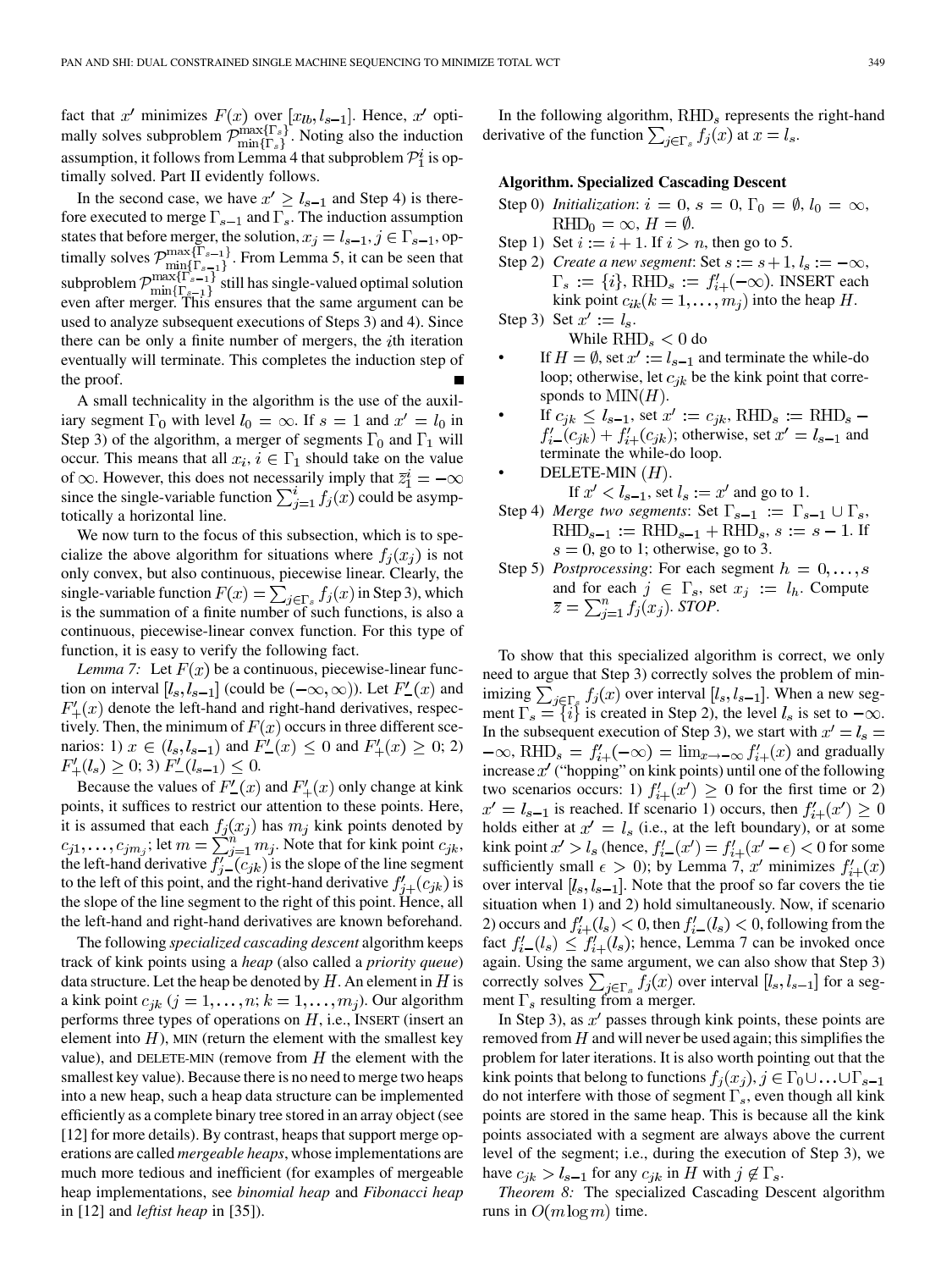*Proof:* Note that there are m INSERTs and consequently, no more than  $m$  DELETE-MINS. Since both types of operations take  $O(\log m)$  time on a heap with at most m elements [[12\]](#page-12-0), the total cost of these operations is  $O(m \log m)$  time. Also, there are  $O(m)$  MIN operations, each taking  $O(1)$  time. The remaining algorithmic steps can be completed in  $O(m)$  time.

As an immediate application of the specialized algorithm, we can use it to solve, in  $O(m \log m)$  time, the isotonic median regression problem, where  $f_j(x_j) = \sum_{i=1}^{m_j} |x_j - c_{jk}|$  for all j. This time bound is an improvement over that of Pardalos *et al.* [[28\]](#page-12-0), which is  $O(m \log^2 m)$ . Also, it is a significant advantage from a practical standpoint that our algorithm does not require merging two heaps (or balanced binary search trees in [[28\]](#page-12-0)). Furthermore, it is difficult to adapt Ahuja and Orlin's scaling algorithm [[3\]](#page-12-0) to this problem and achieve a competitive time bound. The difficulty stems from the fact  $f_i(x_i)$  cannot be evaluated in  $t(0,1)$  time, with the exception when  $m_j = 1$  for all j (Ahuja and Orlin indeed propose an adaptation for this special case with an  $O(n \log n)$  time bound).

Now, with the specialized algorithm in hand, we can compute the lower bound LBPS in  $O(n \log n)$  time. Note that in this particular application, the functions  $f_i(x_i)$ ,  $j = 1, ..., n$  are defined by (10). Therefore,  $m_j = 1$  for all j and  $m = n$ . The total cost of computing LBPS consists of two parts. One part is for generating the nondelay sequence  $\sigma$ , which takes  $O(n \log n)$ time. The other part is the cost of executing the specialized algorithm for the blocks  $B_1, \ldots, B_K$ . The suggested time bound follows from the fact that

$$
\sum_{k=1}^{K} |B_k| \cdot \log |B_k| \le \log n \sum_{k=1}^{K} |B_k| = n \log n.
$$

# IV. DOMINANCE CONDITIONS AND ELIMINATION **TECHNIQUE**

We made some straightforward extensions of those in [[6\]](#page-12-0) and [[20\]](#page-12-0), which deal with  $1|r_j| \sum w_j C_j$ . It was also noted that there is no need to consider a node that represents an infeasible instance.

#### *A. Dominance Conditions*

In our dominance theorems, we implicitly assume that the problem is feasible. However, these theorems can be applied even if feasibility is undetermined, since nothing is lost if the problem turns out to be infeasible. For a sequence  $\pi$ , the notation  $\pi_k$  denotes the job in the kth position of the sequence. The first two of the following theorems extend the results of Bianco and Ricciardelli [\[7](#page-12-0)] originally proposed for  $1|r_i| \sum w_i C_i$ , so as to take into account the deadlines  $\bar{d}_j$ . The proofs of these theorems are straightforward and can be found in Pan [[26\]](#page-12-0).

*Theorem 9:* If  $w_t/p_t = \max_{i=1}^n \{w_i/p_i\}$  and  $\overline{d}_t =$  $\min_{i=1}^{n} \{d_i\}$ , then there exists an optimal solution with job t preceding job *i* for  $i = 1, ..., n$ ,  $i \neq t$  and  $r_i \geq r_t$ .

*Theorem 10:* If  $r_t + p_t = \min_{i=1}^n \{r_i + p_i\}$ , then for some optimal sequence  $\pi^*, \pi^* \neq i$  for  $i = 1, ..., n$  and  $r_i \geq r_t + p_t$ .

*Theorem 11:* Let  $\pi = ji\pi^{1}$  be any feasible sequence with job j and job i in the initial two positions and let  $\pi' = i\pi^1$  be the result of interchanging job j and job i in the sequence  $\pi$ . If  $\pi'$  is feasible and  $C_j^{\pi'} \leq C_i^{\pi}$  and  $w_i C_i^{\pi'} + w_j C_j^{\pi'} \leq w_j C_j^{\pi} + w_i C_i^{\pi}$ , then  $\pi$  is dominated.

Theorem 11 follows from the principle of optimality. The idea is effectively used in [\[20](#page-12-0)] and [\[30](#page-12-0)] for their respective problems. The proof is straightforward and requires no comment.

Unlike the dominance conditions presented thus far, the next one does not depend on the objective function. Rather, it is simply a feasibility check.

*Theorem 12:* Job  $i$  can be assigned to the first position only if there exists a feasible sequence  $\pi$  with  $\pi_1 = i$ .

The feasibility of the subproblem with job  $i$  fixed in the first position can be determined by solving a related problem of minimizing the maximum lateness. The following corollary is not as strong as Theorem 12 but can be verified quickly.

*Corollary 13:* Consider the subproblem in which job  $i$  is fixed in the first position and the objective is to minimize the maximum lateness. If an optimal preemptive solution yields a positive objective value, then job  $i$  cannot be in the first position.

#### *B. Elimination by Recursion*

The above dominance conditions are not very strong after so much adaptation to our dual-constrained problem. As a remedy, we developed an elimination technique. It was first tried on the static problem, since at the time, we had already implemented Posner's [\[29](#page-12-0)] branch-and-bound algorithm for  $1|d_j| \sum w_j C_j$  to be used as a module in our own algorithm for WCT, and incorporating this new feature took little effort. To our surprise, the improved algorithm doubled the size of problems that can be solved; problems with up to 120 jobs can now be solved efficiently [\[25](#page-12-0)]. In the following, we discuss in detail how to apply this technique to WCT. We hope to advocate the use of this technique through this example so that it will eventually become as a standardized element as dominance conditions to special-purpose branch-and-bound algorithms.

A search tree node corresponds to a feasible partial sequence  $\pi$  in which jobs in the first l positions are fixed. For all  $i \leq l$ , the completion time  $C_{\pi_i}$  of job  $\pi_i$  is also computed. We define  $S = {\pi_1, ..., \pi_l}$  as the set of scheduled jobs and  $\bar{S}$  as the set of unscheduled jobs. Under the partial sequence  $\pi$ , no jobs in  $\overline{S}$ can start before time  $T = \max\{C_{\pi_l}, \min_{j \in \overline{S}} r_j\}$ . If jobs in S can be resequenced such that they finish by time  $T$ , observe their respective release dates and deadlines, and make a total contribution to the objective function smaller than  $\sum_{i=1}^{l} w_{\pi_i} C_{\pi_i}$ , then the node can be eliminated from further consideration. This is a particular application of the well-known principle of optimality (see [[15\]](#page-12-0) for a general discussion of this principle applied to branch-and-bound algorithms). Our innovation here, however, is to provide a method to exploit this powerful property to a much greater extent than what was achieved in the past.

We first recognize that the embedded problem of resequencing jobs in  $S$  is, in fact, an instance of WCT, the exact problem that we set out to solve. More precisely, the instance consists of *l* jobs  $\pi_i$ ,  $i = 1, \ldots, l$ , each of which has a release date  $r_{\pi_i}$ , a deadline  $\min\{\bar{d}_{\pi_i}, T\}$ , and a weight  $w_{\pi_i}$ . We then proceed to solve this embedded problem using the same algorithm developed for WCT. The node is eliminated if we can disprove the optimality of the partial sequence  $\pi$  with respect to the embedded problem.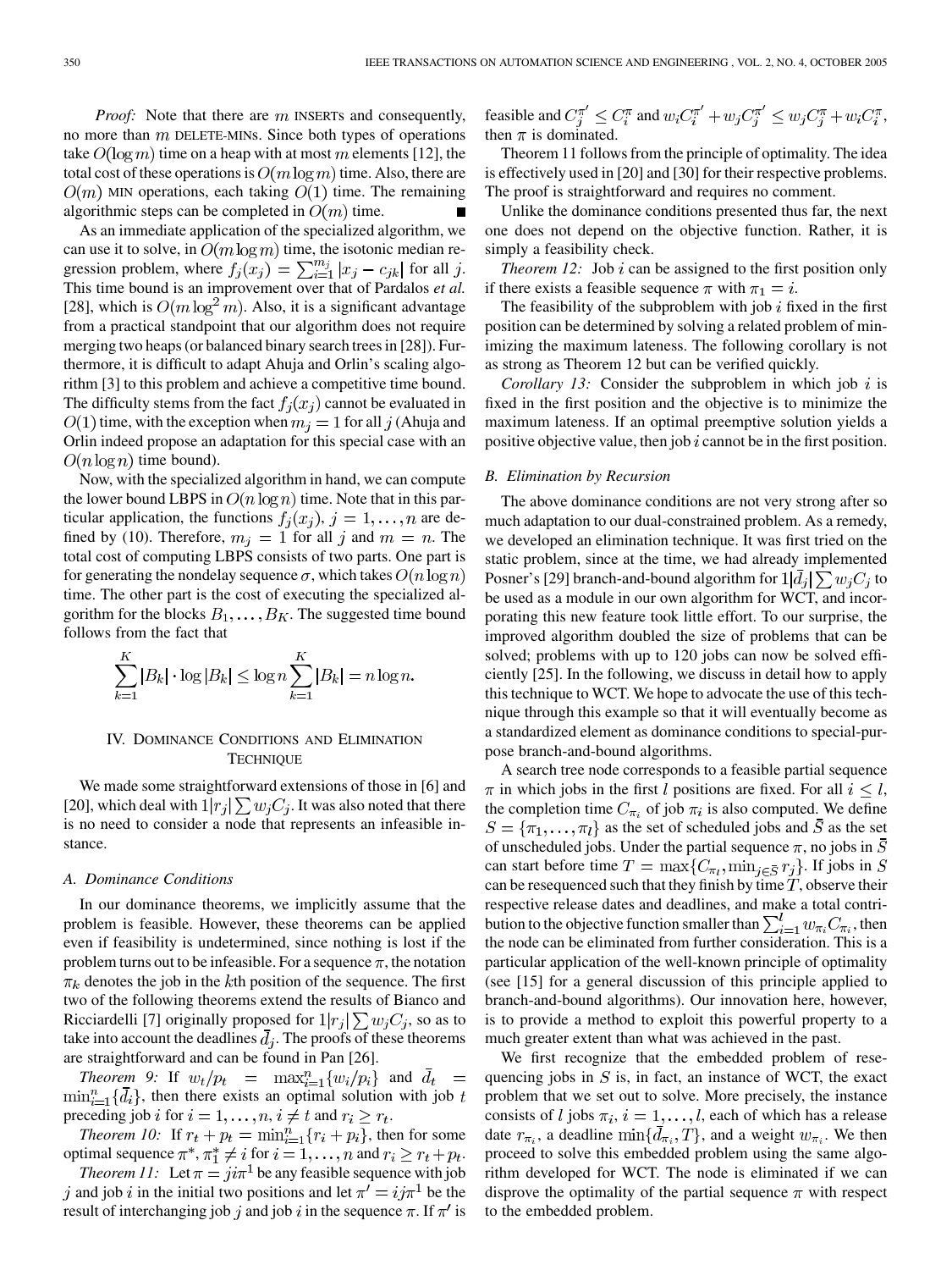What we described above is essentially a recursive process. Several measures are taken so as to prevent excessive stalling inside a recursion. First, the recursion depth is limited to one; i.e., the embedded problem is solved by a stripped-down version of the branch-and-bound algorithm that does not carry out any further recursion. Second, the recursion returns once an objective value less than  $\sum_{i=1}^{l} w_{\pi_i} C_{\pi_i}$  is attained for the embedded problem. Third, the recursion returns once the execution inside the recursion exceeds a preset CPU time limit. Finally, we define a parameter  $\eta$  called the *retrospect depth*. If  $l \leq \eta$ , then the embedded problem involves all those  $l$  jobs; otherwise, only the most recently fixed  $\eta$  jobs  $\pi_{l-\eta+1}, \ldots, \pi_l$  are involved, and the release date of job  $\pi_i(i = l - \eta + 1, \dots, l)$  is set to  $\max\{C_{\pi_{l-n}}, r_{\pi_i}\}.$  Clearly, larger  $\eta$  gives us a better chance of eliminating a node, but it also means longer computation time required for solving the subproblem.

#### V. BRANCH-AND-BOUND ALGORITHM

In this section, we present a complete branch-and-bound algorithm for solving WCT. The lower bounds developed in Section II are employed in this algorithm.

# **Algorithm. PS**

- Step 0) Determine the feasibility of WCT by solving the associated  $1/r_j | L_{\text{max}}$  problem. If the optimal  $L_{\text{max}}$  value is positive (meaning that WCT is infeasible), then **STOP**. Otherwise, derive precedence relations between jobs, tighten the release dates  $r_i$  and the deadlines  $\overline{d}_i$ , and initialize the root node.
- Step 1) Find the node with the smallest lower bound. If the lower bound meets the upper bound or the CPU time or memory usage reaches a preset limit, then **STOP**. Otherwise, find a feasible sequence in this node. If no feasible sequence exists, discard this node and repeat Step 1); otherwise, improve the feasible sequence found using an iterative pairwise interchange heuristic.
- Step 2) Find the set of unscheduled jobs  $H$  that can be put in position  $l + 1$ . Create a new node for each job in  $H$ .
- Step 3) Initialize each of the new nodes and, if not fathomed, add it to the search tree. Go to 1.

We discuss the algorithmic details step by step. Preprocessing is carried out in Step 0). First, to determine the feasibility of WCT, we solve the  $1|r_j|L_{\text{max}}$  problem (where the due dates  $d_j = \overline{d}_j$  and  $L_{\text{max}} = \max_j \{C_j - d_j\}$  using a procedure suggested in [[27\]](#page-12-0), which improves upon Carlier's algorithm [\[8](#page-12-0)]. This procedure is adapted such that it exits as soon as it finds a sequence with  $L_{\text{max}} \leq 0$  (in this case, WCT is feasible). Next, if the algorithm does not terminate due to problem infeasibility, precedence relations between jobs are derived using the simple fact that if  $r_j + p_j + p_i > d_i$  then job i must precede job j. Meanwhile, additional precedence relations are deduced from known

ones through an updating method described in [[30\]](#page-12-0). Also, we use a method in [[24\]](#page-12-0) to tighten the constraints: To increase the release date  $r_i$  of job j, we impose the requirement that job j must start exactly at time  $r_i$ , and if this results in infeasibility, we set the new release date to  $r_j + 1$ . Similarly, we may be able to decrease the deadline  $\overline{d}_i$ . This process is repeated until dates cannot be tightened any further.

In Step 1), we seek a feasible sequence (again using the procedure in [[27\]](#page-12-0)). If no feasible sequence can be found by the procedure, the subproblem represented by this node is infeasible and the node is therefore fathomed. If a feasible sequence is indeed found, we run a standard iterative pairwise interchange heuristic to improve the sequence by way of swapping job pairs. This helps attain a tight upper bound quickly, thereby limiting the size of the search tree.

During the branching in Step 2),  $H$  is the set of jobs that can be put in position  $(l + 1)$ , i.e., the first free position. To keep the cardinality of  $H$  small, we first use the fact that only active schedules need to be considered (Theorem 10). Moreover, an unscheduled job i does not belong to  $H$  if putting job i in position  $(l + 1)$  would violate the precedence relations derived in Step 0), or if putting job i and another unscheduled job j in positions  $(l+1)$  and  $(l+2)$  in that order would cause job j to violate its deadline (Theorem 12). The set  $H$  is further reduced using Theorems 9 and 11 and Corollary 13. During the verification of the dominance condition given by Corollary 13, the preemptive EDD rule is applied to the 10 most imminent jobs (we arrived at this number through experimentation). In addition, as the completion times of these jobs are determined by the preemptive EDD rule, they are checked against the deadlines, and there is no need to continue as soon as any deadline is violated.

Node initialization is carried out in Steps 0) and 3). Before the initialization begins, it is assumed that jobs in the first  $l$  positions are fixed (e.g.,  $l = 0$  in Step 0) and that these l jobs are specified by a partial sequence  $\pi$ . Let  $\overline{S}$  be the set of unscheduled jobs. For each job  $j \in \overline{S}$ , its *effective release date*—the earliest time when the job can start under the partial sequence  $\pi$ —is  $r'_i = \max\{C_{\pi_i}, r_j\}$ . If all  $r'_i, j \in \overline{S}$  are equal, then the node represents an instance of the static problem  $1|\bar{d}_j| \sum w_j C_j$ and is subsequently solved using the branch-and-bound algorithm of Posner [[29\]](#page-12-0); the node is then fathomed. Otherwise, we generate a nondelay sequence  $\sigma$  using the dispatching heuristic of our choosing (to be discussed in Section VI-B) and in turn calculate the lower bounds LBPS and LBPS'. The node is fathomed if either of the lower bounds is greater than or equal to the upper bound. If the sequence  $\sigma$  is feasible and leads to a better upper bound, then the same iterative pairwise interchange heuristic as mentioned before is applied to  $\sigma$ , in hope of finding additional improvement. Finally, the node is examined using the node elimination technique of Section IV-B, and it is added to the search tree afterwards, provided that it is not fathomed. It should be noted that during the elimination test, the embedded problem as defined in Section IV-B is solved as a recursion using a stripped-down version of algorithm PS.

In the stripped-down version of algorithm PS, no further recursion is invoked and no attempt is made to derive any precedence relations or to tighten release dates or deadlines. Moreover, in Step 1), we skip the feasibility check and the iterative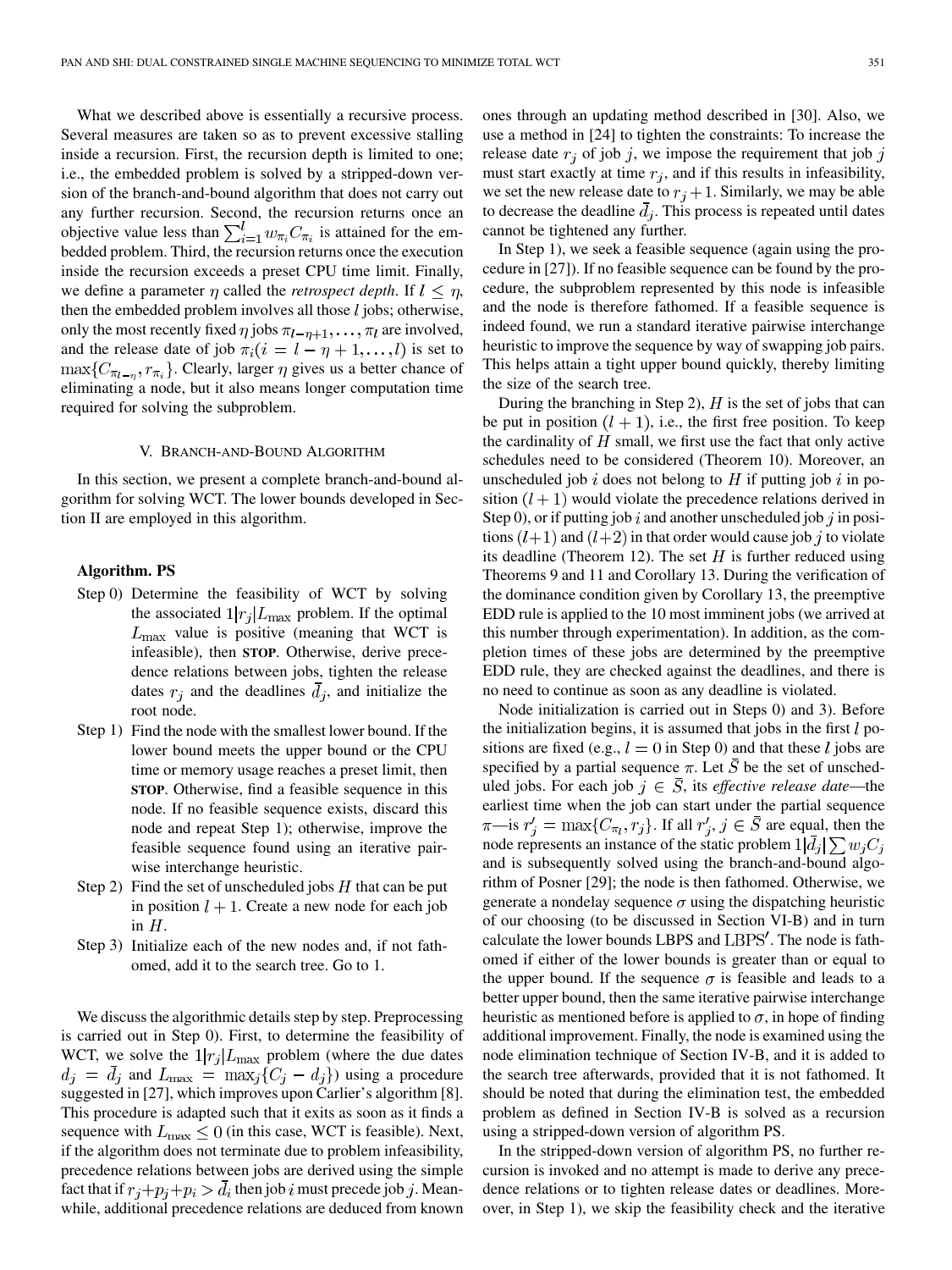pairwise interchange heuristic. To improve the detection of infeasibility, Corollary 13 is applied with regard to all the unscheduled jobs at a node. This also ensures that in the branching step, any job in the set  $H$  will satisfy its deadline, provided that it is scheduled immediately in position  $(l + 1)$ .

The value of the parameter  $\eta$  (see Section IV-B) is found by experimentation. Preliminary experiments indicate that the computational results are quite insensitive to the choice of the  $\eta$  value as long as  $\eta$  is between 8 and 15. The best performance is achieved when  $\eta$  is set to 10, which is the parameter value assumed in the subsequent numerical experiments (Section VI).

## VI. COMPUTATIONAL RESULTS

We coded both our branch-and-bound algorithm (PS) and the dynamic programming method (GS) [[18\]](#page-12-0) in Visual C++ and ran them on a Pentium III 733 personal computer. The version of GS that we implemented exploits the fact that all job weights  $w_i$  are nonnegative, and it uses a large hash table consisting of 500 000 entries to minimize the possibility of a collision. For both procedures, we set the maximum CPU time allowed on each test problem to 120 s. With regard to the storage limit, PS abandons a particular test problem if there are more than 100 000 unexplored nodes, and GS terminates if more than 500 000 labels are required or the number of states exceeds 200 000 for states of any given cardinality. Next, we explain the test problems used in our experiments.

## *A. Test Problems*

Three sets of problems were created. Infeasible ones were ignored because they pose little challenge. Let  $U[a, b]$  be an integer uniform distribution on interval  $[a, b]$ . For problem set (I), we took  $p_j \in U[1, 100]$  and  $w_j \in U[1, 10]$  (see [[20\]](#page-12-0), [[30\]](#page-12-0)). The release dates  $(r_j)$  were generated from  $U[0, \alpha \sum_{j=1}^n p_j]$ , where the parameter  $\alpha \in \{0.5, 1\}$ . To generate the deadlines, we followed two steps. First, we computed the earliest job completion times (denoted by  $\tilde{C}_i$ ) under the first-in–first-out (FIFO) rule, which only takes into account the release dates and processing times. Then, we set the deadlines: For all  $j$ , set  $\bar{d}_j := \tilde{C}_j + V_j$ , where  $V_j \in U[0, \beta(\tilde{C}_j - r_j)]$  with the parameter  $\beta \in \{1, 2, 4, 8, 16\}$ . The deadlines, together with the release dates, processing times, and weights, defined a feasible problem. Ten problems were created for each combination of the problem size  $(n \in \{20, 30, 40, 50\})$ ,  $\alpha$ , and  $\beta$ . This problem set was specifically designed to test the algorithms' responses to different input data characteristics. In addition to varying problem size, the distribution of the release dates was controled by the parameter  $\alpha$ . Imagine that there are two systems that handle comparable workloads, but one with  $\alpha =$ 0.5 and the other with  $\alpha = 1$ . On average, all jobs will have arrived by the time when half of them have been finished in the first system. By contrast, the workload is distributed more evenly over time in the second system; jobs arrive within a time interval that is twice as large as that of the first system. Clearly, jobs in the first system are bound to experience longer waiting time, and their time windows therefore ought to be larger in order to have a feasible schedule. Finally, it should be pointed out that we have chosen to only report on the two

 $\alpha$  values ( $\alpha \in \{0.5, 1\}$ ) to avoid an excess of computational results—especially those on easy instances, where deadlines are either very constraining or not constraining at all. The two chosen values are most representative of the characteristics of nontrivial instances.

Problem set (II) was created in a similar fashion as in [\[18](#page-12-0)]. We only describe the parameter settings below and refer the reader to [[18\]](#page-12-0) for more details. The processing times and weights were generated from  $U[1, 50]$  and  $U[1, 10]$ , respectively. Let W be a parameter that controls the average of time window widths  $\overline{d}_i - r_i$ . W took on values in {150, 200, 250, 300, 400, 800}, covering a greater range of time window widths than in [\[18](#page-12-0)]. Ten problems were generated for each combination of the problem size  $(n \in \{20, 30, 40, 50\})$  and W. We used this set of problems to study the sensitivity of the solution procedures to increase in the time window width.

Problem set (III) consists of problems in which release dates and deadlines are uncorrelated. To generate the release dates, processing times, and weights, we followed the same scheme as in problem set (I). The deadlines  $(d_i)$  were initially set to random samples of  $U[0, \gamma \sum_{j=1}^{n} p_j]$ , where  $\gamma \in \{1, 2, 4, 8, 16\}$ is the slackness parameter. Then, we solved the associated  $1|r_j|L_{\text{max}}$  problem with respect to the obtained  $r_j$ ,  $p_j$ , and  $d_i = \overline{d}_i$  using the procedure in [[27\]](#page-12-0). Let  $\delta$  denote the minimum value. If the problem instance was infeasible (i.e.,  $\delta > 0$ ), we extended all the deadlines of WCT by setting  $\overline{d}_i := \overline{d}_i + \delta$ for all  $j$  (thus, the modified instance became feasible). Clearly, the release dates and deadlines remain uncorrelated. For each combination of the problem size  $(n \in \{20, 30, 40, 50\})$ ,  $\alpha$ , and  $\gamma$ , ten problem instances were created.

# *B. Choice of Nondelay Sequence*

Our first experiment compares the performance of EDD, WSPT, and COMP, discussed in Section II-B for choosing the nondelay sequence  $\sigma$ . Combining each of the heuristics with the PS algorithm results in three variants: PS-EDD, PS-WSPT, and PS-COMP. Problem set (I) is used in this experiment. For each combination of the values of n,  $\alpha$ , and  $\beta$ , Table I lists the number of unsolved problems, the mean and maximum solution times in seconds, and the mean and maximum numbers of nodes. Because the calculation of means and maximums takes into account both solved and unsolved problems, their values should be interpreted as lower bounds on the true values if there are unsolved problems. When an algorithm attempts to solve a difficult problem, it may halt prematurely due to storage overflow, which quite often occurs long before the CPU time limit is reached. This can make the mean values and the maximum values look better, which is misleading. For this reason, means and maximums are reported only when over half of the test problems for any given parameter setting are solved; otherwise, they are replaced by "—" (this rule will be followed in our subsequent experiments as well). The performance of PS-EDD turns out to be rather poor; the computational results for this algorithm are therefore omitted. The results in Table I indicate the overall dominance of PS-COMP over PS-WSPT. Therefore, PS-COMP merits further investigation, and the PS algorithm involved in our other experiments should be taken as this particular variant.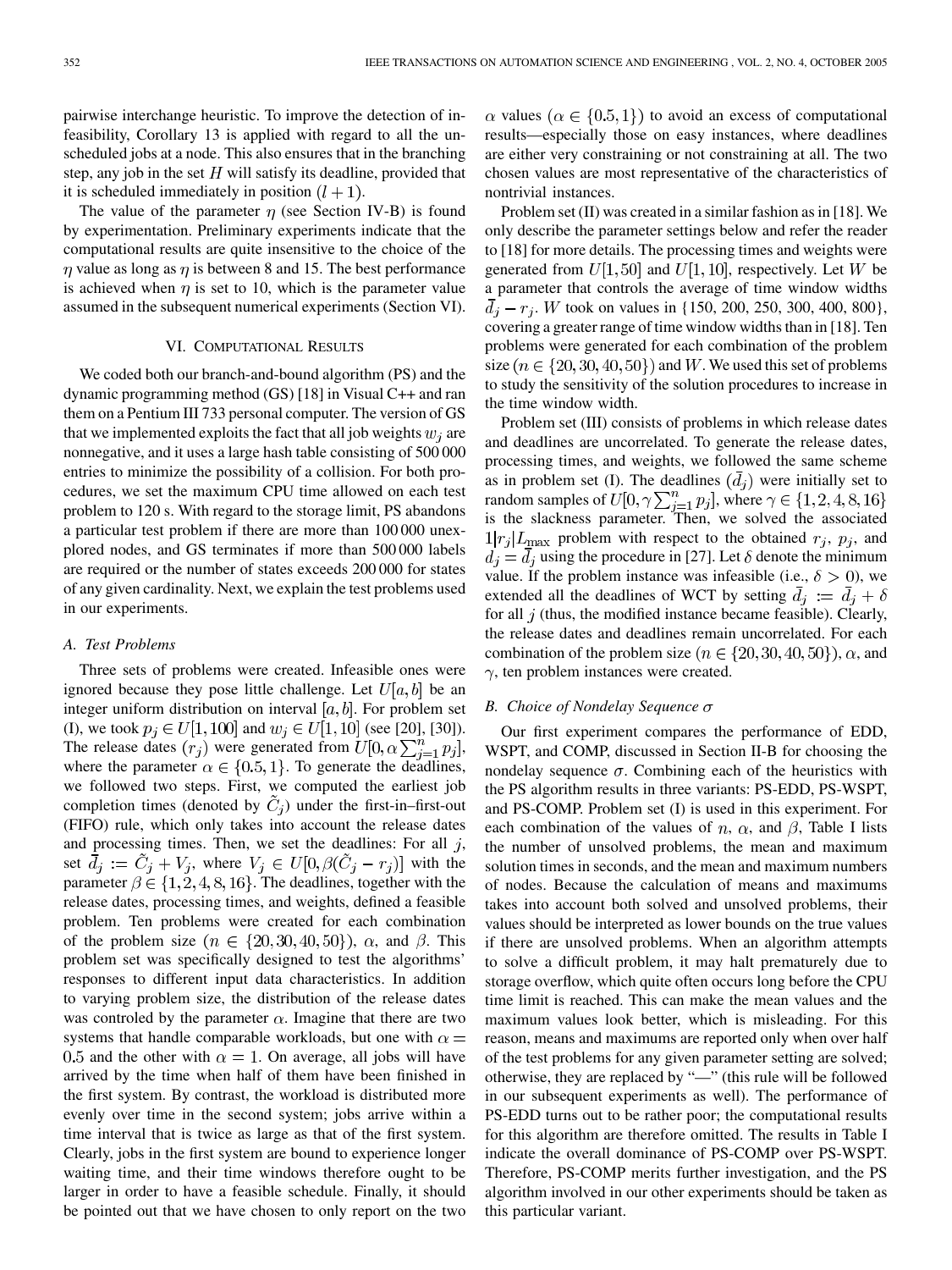| $\boldsymbol{n}$ | $\alpha$ | β              |                | No. Unsolved     |       | <b>CPU</b> Seconds |       |                |        | No. of Nodes |       |                |  |  |
|------------------|----------|----------------|----------------|------------------|-------|--------------------|-------|----------------|--------|--------------|-------|----------------|--|--|
|                  |          |                | PS-WSPT        | PS-COMP          |       | PS-WSPT            |       | <b>PS-COMP</b> |        | PS-WSPT      |       | <b>PS-COMP</b> |  |  |
|                  |          |                |                |                  | Mean  | (Max)              | Mean  | (Max)          | Mean   | (Max)        | Mean  | (Max)          |  |  |
| 20               | 0.5      | 1              | $\overline{0}$ | $\overline{0}$   | 0.02  | (0.03)             | 0.02  | (0.03)         | 119    | (337)        | 84    | (333)          |  |  |
|                  |          | 2              | 0              | 0                | 0.03  | (0.08)             | 0.02  | (0.07)         | 201    | (558)        | 113   | (405)          |  |  |
|                  |          | 4              | $\mathbf{0}$   | $\boldsymbol{0}$ | 0.03  | (0.18)             | 0.02  | (0.09)         | 146    | (1008)       | 69    | (415)          |  |  |
|                  |          | 8              | $\bf{0}$       | $\bf{0}$         | 0.02  | (0.06)             | 0.01  | (0.02)         | 113    | (333)        | 44    | (98)           |  |  |
|                  |          | 16             | $\mathbf{0}$   | $\boldsymbol{0}$ | 0.01  | (0.05)             | 0.01  | (0.02)         | 58     | (296)        | 31    | (51)           |  |  |
|                  | 1        | $\mathbf{1}$   | $\overline{0}$ | $\boldsymbol{0}$ | 0.01  | (0.01)             | 0.01  | (0.01)         | 36     | (104)        | 33    | (100)          |  |  |
|                  |          | $\overline{2}$ | $\mathbf 0$    | $\bf{0}$         | 0.00  | (0.01)             | 0.00  | (0.01)         | 39     | (116)        | 38    | (113)          |  |  |
|                  |          | 4              | $\bf{0}$       | $\mathbf{0}$     | 0.01  | (0.01)             | 0.01  | (0.01)         | 49     | (97)         | 47    | (97)           |  |  |
|                  |          | 8              | $\mathbf 0$    | $\mathbf{0}$     | 0.01  | (0.01)             | 0.01  | (0.01)         | 55     | (124)        | 54    | (124)          |  |  |
|                  |          | 16             | $\mathbf 0$    | $\mathbf{0}$     | 0.01  | (0.01)             | 0.01  | (0.01)         | 41     | (59)         | 41    | (57)           |  |  |
| 30               | 0.5      | 1              | $\bf{0}$       | $\boldsymbol{0}$ | 0.26  | (0.71)             | 0.10  | (0.26)         | 734    | (1747)       | 240   | (731)          |  |  |
|                  |          | $\overline{c}$ | $\overline{0}$ | $\mathbf{0}$     | 0.77  | (1.50)             | 0.16  | (0.27)         | 1992   | (4260)       | 384   | (645)          |  |  |
|                  |          | 4              | $\overline{0}$ | $\boldsymbol{0}$ | 2.75  | (13.16)            | 0.10  | (0.19)         | 7402   | (31734)      | 257   | (486)          |  |  |
|                  |          | 8              | $\mathbf 0$    | $\mathbf{0}$     | 0.73  | (4.58)             | 0.07  | (0.13)         | 2025   | (10527)      | 188   | (341)          |  |  |
|                  |          | 16             | 0              | $\bf{0}$         | 2.11  | (18.51)            | 0.08  | (0.18)         | 6300   | (54500)      | 197   | (419)          |  |  |
|                  | 1        | 1              | $\mathbf 0$    | $\mathbf{0}$     | 0.04  | (0.11)             | 0.04  | (0.12)         | 179    | (502)        | 132   | (342)          |  |  |
|                  |          | $\overline{c}$ | 0              | $\bf{0}$         | 0.11  | (0.72)             | 0.07  | (0.26)         | 412    | (2003)       | 266   | (832)          |  |  |
|                  |          | 4              | $\mathbf 0$    | $\boldsymbol{0}$ | 0.18  | (1.35)             | 0.05  | (0.13)         | 671    | (4984)       | 190   | (488)          |  |  |
|                  |          | 8              | $\mathbf{0}$   | $\mathbf{0}$     | 0.06  | (0.14)             | 0.05  | (0.14)         | 240    | (510)        | 192   | (408)          |  |  |
|                  |          | 16             | $\overline{0}$ | $\boldsymbol{0}$ | 0.03  | (0.05)             | 0.04  | (0.06)         | 142    | (218)        | 135   | (209)          |  |  |
| 40               | 0.5      | 1              | $\bf{0}$       | $\boldsymbol{0}$ | 5.30  | (19.08)            | 0.57  | (1.80)         | 10206  | (41959)      | 1072  | (2900)         |  |  |
|                  |          | $\overline{2}$ | $\mathbf 0$    | $\bf{0}$         | 13.51 | (32.12)            | 1.02  | (4.05)         | 24967  | (59500)      | 1553  | (5499)         |  |  |
|                  |          | 4              | $\theta$       | $\mathbf{0}$     | 12.52 | (74.71)            | 0.36  | (1.26)         | 23806  | (146577)     | 642   | (2249)         |  |  |
|                  |          | 8              | 1              | $\boldsymbol{0}$ | 11.14 | (48.00)            | 0.59  | (3.92)         | 29533  | (117399)     | 908   | (5825)         |  |  |
|                  |          | 16             | $\mathbf 0$    | $\boldsymbol{0}$ | 6.54  | (53.27)            | 0.32  | (0.79)         | 17148  | (145573)     | 605   | (2176)         |  |  |
|                  | 1        | $\mathbf{1}$   | $\overline{0}$ | 0                | 0.10  | (0.47)             | 0.09  | (0.38)         | 377    | (2109)       | 279   | (1395)         |  |  |
|                  |          | $\overline{c}$ | $\bf{0}$       | $\boldsymbol{0}$ | 0.18  | (0.57)             | 0.18  | (0.56)         | 578    | (1860)       | 497   | (1565)         |  |  |
|                  |          | 4              | $\mathbf 0$    | $\boldsymbol{0}$ | 0.29  | (0.82)             | 0.27  | (0.68)         | 923    | (2239)       | 769   | (2064)         |  |  |
|                  |          | 8              | $\overline{0}$ | $\bf{0}$         | 0.20  | (0.49)             | 0.19  | (0.55)         | 670    | (1945)       | 563   | (1938)         |  |  |
|                  |          | 16             | $\bf{0}$       | $\mathbf{0}$     | 0.28  | (0.82)             | 0.31  | (0.89)         | 784    | (1642)       | 774   | (1640)         |  |  |
| 50               | 0.5      | $\mathbf{1}$   | 4              | $\boldsymbol{0}$ | 48.83 | (120.00)           | 14.33 | (75.56)        | 98824  | (162634)     | 21882 | (139057)       |  |  |
|                  |          | $\overline{c}$ | 3              | $\boldsymbol{0}$ | 77.04 | (120.00)           | 2.35  | (7.26)         | 120419 | (229314)     | 2789  | (9245)         |  |  |
|                  |          | 4              | $\overline{7}$ | $\bf{0}$         |       |                    | 4.04  | (15.14)        |        |              | 5314  | (17678)        |  |  |
|                  |          | 8              | 4              | 0                | 34.07 | (120.00)           | 4.03  | (28.58)        | 66947  | (176218)     | 3990  | (26063)        |  |  |
|                  |          | 16             | $\overline{c}$ | $\boldsymbol{0}$ | 13.93 | (38.83)            | 1.05  | (2.03)         | 35150  | (117276)     | 1361  | (2567)         |  |  |
|                  | 1        | 1              | $\mathbf 0$    | $\boldsymbol{0}$ | 0.37  | (0.96)             | 0.27  | (0.60)         | 970    | (2360)       | 609   | (1390)         |  |  |
|                  |          | $\overline{c}$ | $\overline{0}$ | 0                | 4.14  | (35.01)            | 0.63  | (2.01)         | 7488   | (60635)      | 1226  | (3892)         |  |  |
|                  |          | 4              | 0              | $\bf{0}$         | 12.84 | (99.93)            | 2.44  | (9.10)         | 20621  | (156388)     | 3739  | (13628)        |  |  |
|                  |          | 8              | $\mathbf{0}$   | $\bf{0}$         | 3.80  | (24.91)            | 2.26  | (12.63)        | 6613   | (41385)      | 3751  | (19131)        |  |  |
|                  |          | 16             | $\overline{0}$ | $\bf{0}$         | 0.95  | (3.11)             | 1.01  | (3.09)         | 1979   | (5158)       | 1885  | (5054)         |  |  |

TABLE I COMPARISON OF PS-WSPT VERSUS PS-COMP USING PROBLEM SET (I)

TABLE II RESULTS OF GS VERSUS PS ON PROBLEM SET (I)

|         |          |    | $\hat{E}(\bar{d}_j-r_j)$ | No.                    |              | <b>CPU</b>   |            |        |          |         | $\widehat{E}(d_j-r_j)$ | No.          |          | <b>CPU</b>  |               |
|---------|----------|----|--------------------------|------------------------|--------------|--------------|------------|--------|----------|---------|------------------------|--------------|----------|-------------|---------------|
| $\it n$ | $\alpha$ |    | $\hat{E}(p_j)$           |                        | Unsolved     |              | Seconds    | $\, n$ | $\alpha$ | $\beta$ | $\hat{E}(p_j)$         | Unsolved     |          | Seconds     |               |
|         |          |    |                          | $\overline{\text{GS}}$ | PS           | GS           | PS         |        |          |         |                        | GS           | PS       | <b>GS</b>   | PS            |
|         |          |    |                          |                        |              | Mean (Max)   | Mean (Max) |        |          |         |                        |              |          | Mean (Max)  | Mean (Max)    |
| 20      | 0.5      |    | 9.42                     | $\overline{0}$         | $\mathbf{0}$ | 0.01(0.05)   | 0.02(0.03) | 40     | 0.5      |         | 18.06                  | 3            | 0        | 9.85(24.95) | 0.57(1.80)    |
|         |          |    | 11.44                    | $\mathbf{0}$           | $\mathbf{0}$ | 0.03(0.14)   | 0.02(0.07) |        |          |         | 22.13                  | 8            | 0        |             | 1.02(4.05)    |
|         |          |    | 16.00                    | $\mathbf{0}$           | $\Omega$     | 0.29(0.99)   | 0.02(0.09) |        |          |         | 33.70                  | 10           | $\Omega$ |             | 0.36(1.26)    |
|         |          | 8  | 31.04                    | $\mathbf{0}$           | $\mathbf{0}$ | 1.99(7.01)   | 0.01(0.02) |        |          | 8       | 61.08                  | 10           | $\Omega$ |             | 0.59(3.92)    |
|         |          | 16 | 57.48                    | $\mathbf{0}$           | $\mathbf{0}$ | 5.58 (12.61) | 0.01(0.02) |        |          | 16      | 96.89                  | 10           | 0        |             | 0.32(0.79)    |
|         |          |    | 4.65                     | $\mathbf{0}$           | $\mathbf{0}$ | 0.00(0.01)   | 0.01(0.01) |        |          |         | 5.34                   | $\mathbf{0}$ | $\Omega$ | 0.07(0.68)  | 0.09(0.38)    |
|         |          |    | 5.39                     | $\bf{0}$               | $\Omega$     | 0.00(0.00)   | 0.00(0.01) |        |          |         | 8.04                   | $\mathbf{0}$ | 0        | 0.09(0.80)  | 0.18(0.56)    |
|         |          |    | 7.96                     | $\overline{0}$         | $\mathbf{0}$ | 0.01(0.05)   | 0.01(0.01) |        |          |         | 12.02                  |              | 0        | 1.96(8.56)  | 0.27(0.68)    |
|         |          | 8  | 12.80                    | $\overline{0}$         | $\theta$     | 0.02(0.07)   | 0.01(0.01) |        |          | 8       | 21.69                  | 5            | 0        |             | 0.19(0.55)    |
|         |          | 16 | 20.82                    | $\mathbf{0}$           | $\Omega$     | 0.23(0.80)   | 0.01(0.01) |        |          | 16      | 32.25                  | 8            | $\Omega$ |             | 0.31(0.89)    |
| 30      | 0.5      |    | 12.19                    | $\bf{0}$               | $\Omega$     | 0.17(1.37)   | 0.10(0.26) | 50     | 0.5      |         | 20.43                  | 7            | $\Omega$ |             | 14.33 (75.56) |
|         |          |    | 18.30                    | $\theta$               | $\Omega$     | 6.01(13.89)  | 0.16(0.27) |        |          |         | 27.29                  | 10           | $\Omega$ |             | 2.35(7.26)    |
|         |          |    | 27.64                    |                        | $\Omega$     |              | 0.10(0.19) |        |          |         | 42.78                  | 10           | $\Omega$ |             | 4.04 (15.14)  |
|         |          | 8  | 43.64                    | 8                      | $\Omega$     |              | 0.07(0.13) |        |          | 8       | 66.47                  | 10           | $\Omega$ |             | 4.03 (28.58)  |
|         |          | 16 | 80.73                    | 10                     | $\Omega$     |              | 0.08(0.18) |        |          | 16      | 123.11                 | 10           | $\Omega$ |             | 1.05(2.03)    |
|         |          |    | 6.27                     | $\mathbf{0}$           | $\Omega$     | 0.01(0.03)   | 0.04(0.12) |        |          |         | 7.13                   | 0            | $\Omega$ | 0.04(0.25)  | 0.27(0.60)    |
|         |          |    | 7.41                     | $\bf{0}$               | $\Omega$     | 0.09(0.71)   | 0.07(0.26) |        |          |         | 8.57                   | $\mathbf{0}$ | $\Omega$ | 0.72(4.70)  | 0.63(2.01)    |
|         |          |    | 11.07                    | $\mathbf{0}$           | $\Omega$     | 0.35(2.89)   | 0.05(0.13) |        |          |         | 17.30                  | 5            | 0        |             | 2.44(9.10)    |
|         |          | 8  | 15.49                    | $\mathbf{0}$           | $\mathbf{0}$ | 1.50(9.63)   | 0.05(0.14) |        |          |         | 24.11                  | 5            | 0        |             | 2.26(12.63)   |
|         |          | 16 | 31.08                    | 5                      | $\mathbf{0}$ |              | 0.04(0.06) |        |          | 16      | 44.65                  | 10           | 0        |             | 1.01(3.09)    |

# *C. Comparative Study of GS Versus PS*

In our second experiment, we compare the performance of GS versus our proposed algorithm PS using problem set (I). The average time window width is measured by  $\hat{E}(\bar{d}_i - r_i)/\hat{E}(p_i)$ , where  $\hat{E}(X)$  stands for the sample mean of a random variable

 $X$ . This ratio is independent of the time unit in which the input data is given.

The results in Table II indicate that PS performs consistently well over the entire set of 400 problems. PS is able to solve all the test problems to optimality, including all the 50-job prob-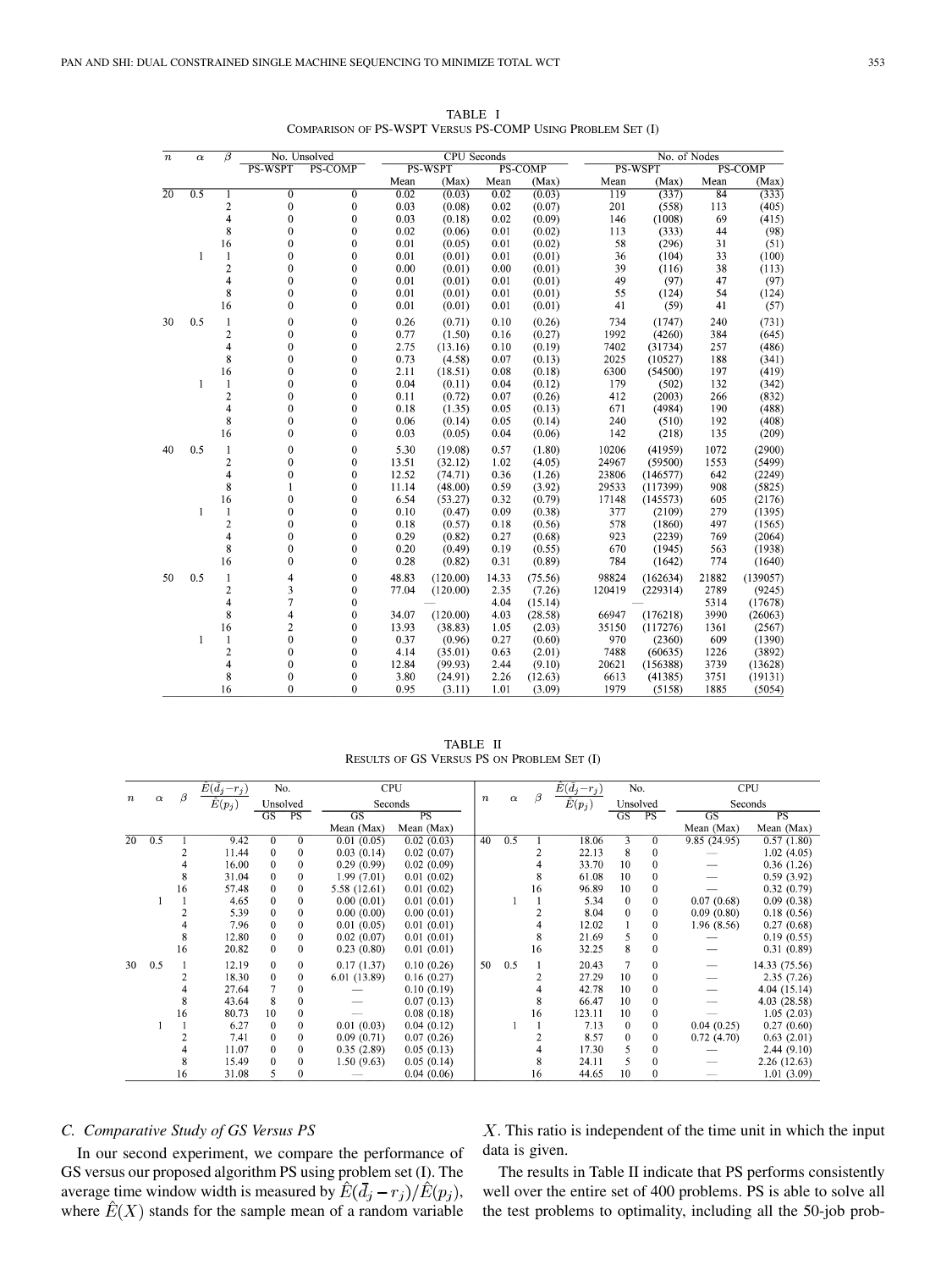| $\boldsymbol{n}$ |     | $E(\bar{d}_j-r_j)$ | No.<br>Unsolved |              |              | <b>CPU</b>  |                  | W   | $E(\bar{d}_i-r_i)$ | No.<br>Unsolved |              |               | <b>CPU</b> |  |
|------------------|-----|--------------------|-----------------|--------------|--------------|-------------|------------------|-----|--------------------|-----------------|--------------|---------------|------------|--|
|                  | W   | $\hat{E}(p_j)$     |                 |              | Seconds      |             | $\boldsymbol{n}$ |     | $\hat{E}(p_j)$     |                 |              | Seconds       |            |  |
|                  |     |                    | GS              | PS           | GS           | $_{\rm PS}$ |                  |     |                    | GS              | PS           | <b>GS</b>     | PS         |  |
|                  |     |                    |                 |              | Mean (Max)   | Mean (Max)  |                  |     |                    |                 |              | Mean (Max)    | Mean (Max) |  |
| 20               | 150 | 5.96               | $\Omega$        | $\mathbf{0}$ | 0.00(0.01)   | 0.01(0.01)  | 40               | 150 | 6.08               | $\Omega$        | $\theta$     | 0.00(0.01)    | 0.06(0.11) |  |
|                  | 200 | 7.87               | $\Omega$        | $\mathbf{0}$ | 0.01(0.02)   | 0.00(0.01)  |                  | 200 | 7.87               | $\theta$        | $\theta$     | 0.01(0.02)    | 0.12(0.29) |  |
|                  | 250 | 10.65              | $\theta$        | $\mathbf{0}$ | 0.02(0.07)   | 0.00(0.01)  |                  | 250 | 9.53               | $\Omega$        | $\theta$     | 0.06(0.14)    | 0.21(0.84) |  |
|                  | 300 | 11.64              | $\mathbf{0}$    | $\mathbf{0}$ | 0.25(2.11)   | 0.01(0.01)  |                  | 300 | 11.21              | $\mathbf{0}$    | $\mathbf{0}$ | 0.26(0.70)    | 0.19(0.42) |  |
|                  | 400 | 15.86              | $\theta$        | $\mathbf{0}$ | 0.66(1.68)   | 0.01(0.01)  |                  | 400 | 16.66              | 4               | $\theta$     | 7.29 (16.86)  | 0.15(0.34) |  |
|                  | 600 | 21.49              | $\Omega$        | $\mathbf{0}$ | 2.28(10.85)  | 0.00(0.01)  |                  | 600 | 23.20              | 9               | $\Omega$     |               | 0.14(0.39) |  |
|                  | 800 | 30.06              | $\Omega$        | $\mathbf{0}$ | 4.83 (15.33) | 0.00(0.01)  |                  | 800 | 32.38              | 10              | $\theta$     |               | 0.06(0.17) |  |
| 30               | 150 | 5.59               | $\Omega$        | $\mathbf{0}$ | 0.00(0.01)   | 0.02(0.04)  | 50               | 150 | 5.93               | $\mathbf{0}$    | $\mathbf{0}$ | 0.01(0.01)    | 0.13(0.18) |  |
|                  | 200 | 7.76               | $\theta$        | $\theta$     | 0.00(0.01)   | 0.03(0.07)  |                  | 200 | 7.87               | $\theta$        | $\theta$     | 0.02(0.04)    | 0.23(0.58) |  |
|                  | 250 | 10.05              | $\theta$        | $\mathbf 0$  | 0.05(0.29)   | 0.03(0.06)  |                  | 250 | 9.41               | $\theta$        | $\theta$     | 0.08(0.16)    | 0.40(0.87) |  |
|                  | 300 | 11.56              | $\Omega$        | $\mathbf{0}$ | 0.34(1.62)   | 0.05(0.11)  |                  | 300 | 11.93              | $\Omega$        | $\theta$     | 1.31(6.76)    | 1.39(5.22) |  |
|                  | 400 | 16.33              | $\mathbf{0}$    | $\mathbf{0}$ | 1.98(6.22)   | 0.06(0.20)  |                  | 400 | 16.84              | 4               | $\mathbf{0}$ | 11.65 (25.81) | 0.79(2.96) |  |
|                  | 600 | 24.95              | 10              | $\mathbf{0}$ |              | 0.02(0.07)  |                  | 600 | 23.84              | 10              | $\Omega$     |               | 1.01(6.14) |  |
|                  | 800 | 30.68              | 10              | $\mathbf{0}$ |              | 0.02(0.05)  |                  | 800 | 31.17              | 10              | $\Omega$     |               | 0.22(0.42) |  |

TABLE III RESULTS ON PROBLEM SET (II): ALGORITHMS' SENSITIVITY TO TIME WINDOW WIDTH



Fig. 4. Algorithms' sensitivity to average time window width  $(n = 50)$ .

lems. By contrast, GS is unable to solve 152 problems; these unsolved problems occur with both  $\alpha = 0.5$  and  $\alpha = 1$ , and some of them are as small as having 30 jobs. The computation time required by PS is small and does not have as much variability as that required by GS. However, GS has some advantage on problems with small time windows. It is almost always the case that GS either solves a problem in few seconds or has to abandon it due to excessive memory requirement.

The above experiment is repeated using problem set (II). Individual problems in this second problem set are similar to those problems with  $\alpha = 1$  in problem set (I) in terms of the average window width and the distribution of release dates, but are generally less difficult. Because GS is able to solve a greater portion of the problems (213 out of 280), more insights can be drawn from the results regarding computation time. The results in Table III indicate that the average time window width has a much smaller impact on the computation time of PS than on the computation time of GS. For example, with  $n$  fixed at 50, the algorithms' sensitivity to the average time window width is depicted by Fig. 4. For  $W \leq 300$ , both algorithms perform quite well, but GS is even faster than PS. However, this occasional speed advantage of GS over PS occurs only when the computation time is fairly small  $\left($  < 1–2 s) for both algorithms [this observation is also consistent with the results on problem set (I)].

We also tested the algorithms using problem set (III), where the release dates are deadlines are not correlated. As indicated by the results in Table IV, this set of problems are much more challenging for both algorithms. However, the proposed PS algorithm fares considerably better than GS, since the latter experiences difficulty even for 30-job problems.

Overall, it is perhaps fair to say that our algorithm (PS) performs consistently well across different types of instances, and more importantly, it is more robust when faced with instances that take the dynamic programming algorithm (GS) a long time to solve.

#### VII. DISCUSSION AND FUTURE RESEARCH

In this paper, we introduced a lower bound for WCT and developed a fast algorithm to compute it in  $O(n \log n)$  time. We also proposed several dominance conditions and used an effective node elimination technique, to curtail the size of the branch-and-bound search tree. Using these ingredients, we constructed a branch-and-bound solution procedure. The procedure was able to effectively solve test problems of up to 50 jobs within the time limit. Our method proves to be quite robust over a wide range of input data characteristics, compared to a dynamic programming method in the literature. Clearly, the techniques demonstrated here can be used to achieve superior results in solving  $1|r_j| \sum w_j C_j$ —a special case of WCT.

Admittedly, the proposed branch-and-bound algorithm follows the standard track of combinatorial branch-and-bound algorithms (as opposed to  $LP$ -based ones). However, our successful solution of WCT brings this paradigm into unchartered territories. Combinatorial branch-and-bound previously have not been applied to sequencing problems with nontrivial feasibility issues. Usually, all sequences are feasible, and in situations where there is infeasibility, all feasible sequences can be enumerated without ever running into infeasible ones (e.g.,  $1|\bar{d}_i| \sum w_i C_i$ ). The implication of infeasibility on lower bounds and dominance conditions has never been studied. Meanwhile, there are indications that researchers have at least pondered upon this due to its practical relevance (e.g., [[2\]](#page-12-0)).

In future research, we would incorporate the lower bound and solution method developed for WCT into solution procedures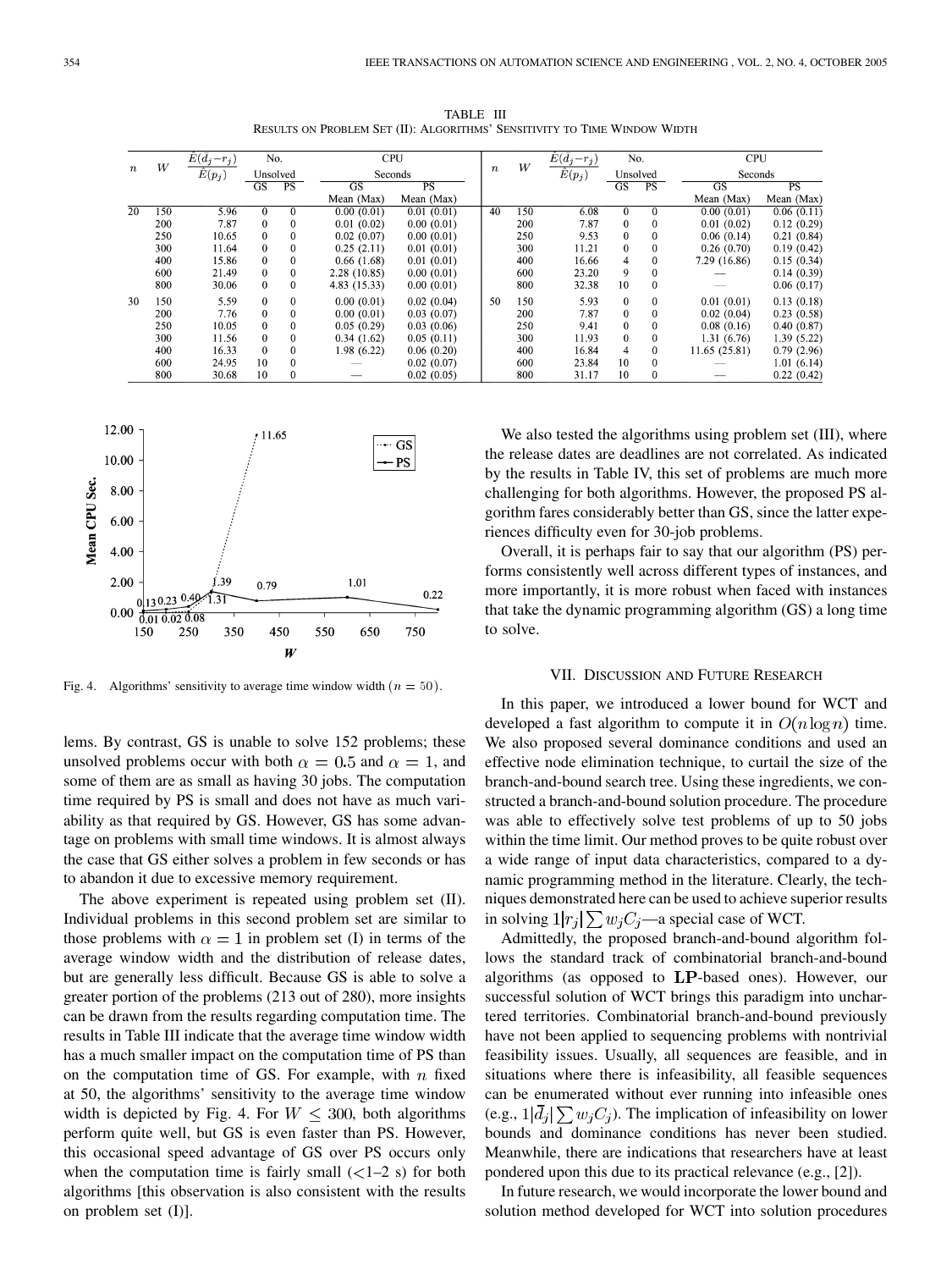$\hat{E}(\bar{d}_j-r_j)$  $\hat{E}(\bar{d}_j\!-\!r_j)$  $\overline{N_0}$  $CPI$  $\overline{No}$  $CPI$  $\boldsymbol{\eta}$  $\alpha$  $\boldsymbol{n}$  $\alpha$  $\gamma$  $\gamma$  $\hat{E}(p_j)$ Unsolved Seconds  $\hat{E}(p_j)$ Unsolved Seconds  $\overline{GS}$  $\overline{\text{GS}}$  $\overline{\text{GS}}$  $PS$  $\overline{\text{GS}}$  $\overline{PS}$ Mean (Max) Mean (Max) Mean (Max) Mean (Max)  $\overline{20}$  $\overline{0.5}$  $25.76$  $6.05(45.76)$  $\overline{12.5}$  $0.24(0.68)$  $0.03(0.10)$  $\overline{40}$  $\overline{0.5}$ 18.63  $\mathbf{0}$  $1.16(5.87)$  $0.02(0.04)$ 42.45  $10$  $1.35(3.07)$  $\boldsymbol{0}$  $\mathcal{I}$  $\boldsymbol{0}$ 36.13  $\boldsymbol{0}$ 3.93  $(10.82)$  $0.01(0.02)$  $\overline{A}$ 79.18  $10$  $\mathbf{0}$  $0.77(2.39)$  $\overline{A}$  $\theta$ 75.17  $\boldsymbol{0}$ 8.27 (15.78)  $0.01(0.02)$ 163.04  $\boldsymbol{0}$  $0.36(1.46)$ 8  $\mathbf 0$ 8 10 16 167.08  $\overline{0}$ 26.07 (38.02)  $0.01(0.02)$ 317.80  $10$  $\boldsymbol{0}$  $0.37(1.19)$  $\mathbf{1}$ 16  $\overline{1}$  $\overline{1}$ 15.81  $\Omega$  $\mathbf{0}$  $1.18(4.20)$  $0.02(0.09)$  $\mathbf{1}$ 34.15 10  $\boldsymbol{0}$  $0.49(1.48)$ 2 24.03  $\Omega$  $\overline{0}$  $1.65(6.48)$  $0.01(0.02)$  $\mathcal{P}$ 52.13 10  $\mathbf{0}$  $1.06(7.13)$  $\overline{A}$ 40.30  $\Omega$  $\theta$ 5.12 (11.75)  $0.01(0.02)$  $\overline{\mathbf{A}}$ 80.41  $10$  $\theta$  $0.39(2.21)$  $\Omega$ 8 77.68  $\theta$  $9.66(29.36)$  $0.01(0.01)$ 8 153.58 10  $\theta$  $0.36(1.21)$  $\overline{0}$  $\overline{0}$ 16 162.15  $\Omega$ 12.38 (30.81)  $0.01(0.02)$ 16 310.17 10  $0.27(0.74)$  $\mathbf{0}$  $10$ 30  $0.5$  $\overline{1}$ 20.36 8  $0.99(6.37)$ 50  $0.5$ 31.45 3 46.39 (120.01) 30.81 10  $\theta$  $0.18(0.57)$ 56.08 10 16.05 (120.00) 1  $\overline{4}$ 59.01  $\overline{0}$  $0.15(0.57)$  $\overline{4}$ 100.57  $\boldsymbol{0}$ 10  $\overline{\phantom{0}}$ 10 9.10 (51.28) 8 116.51  $10$  $\boldsymbol{0}$  $0.09(0.20)$ 8 197.80  $\mathbf{0}$  $0.86(1.59)$ 10 249.62  $\boldsymbol{0}$  $0.09(0.26)$ 393.73  $\boldsymbol{0}$  $1.89(5.66)$ 16 10 16  $10$  $\mathbf{1}$  $\overline{1}$ 24.45 9  $\boldsymbol{0}$  $0.16(0.69)$  $\mathbf{I}$ 41.90  $10$  $\boldsymbol{0}$  $1.05(2.24)$  $\blacksquare$ 34.56  $10\,$  $\boldsymbol{0}$  $0.09(0.18)$ 59.47 10  $\boldsymbol{0}$ 2.49 (16.60) 2  $\overline{2}$  $\overline{4}$ 58.38  $10$  $\mathbf{0}$  $0.11(0.41)$  $\overline{4}$ 109.72 10  $\mathbf{0}$ 3.61 (11.10) ξ 120.28  $10$  $\mathbf{0}$  $0.07(0.20)$ 196.81 10  $\mathbf{0}$  $1.35(5.52)$ 246.35  $\boldsymbol{0}$  $0.06(0.16)$ 387.60 10  $\boldsymbol{0}$  $1.27(5.05)$ 16 16

TABLE IV RESULTS ON PROBLEM SET (III): UNCORRELATED RELEASE DATES AND DEADLINES

for JSTIMP [\[32](#page-12-0)] and other job shop problems with inventory and cycle time-related objectives. Another promising direction is to utilize our tailored algorithm within a mathematical programming framework based on the Dantzig-Wolfe decomposition and column generation (e.g., [[11\]](#page-12-0), [\[36](#page-12-0)]–[[38\]](#page-12-0)).

Additionally, the isotone optimization problem defined in (8) can be extended by adding the following bound constraints on the variables:

$$
x_j^0 \le x_j \le x_j^1 \qquad \forall j \tag{11}
$$

where  $x_i^0$  and  $x_i^1$  are given lower and upper bounds on the variable  $x_i$ . It turns out that these bound constraints do not complicate the problem and can be handled easily. Specifically, we first solve the problem without taking into account the bounds; let  $x_1, \ldots, x_n$  be the optimal solution found. The solution to the problem with bounds can be obtained in two passes.

#### **Algorithm. Two-Pass**

- Step 0) Let  $x_1, \ldots, x_n$  be an optimal solution to the problem without bound constraints. *Backward Pass*:
- Step 1) Set  $x_n := \max\{x_n, x_n^0\}.$
- Step 2) For  $j = n 1, \ldots, 1$ , set  $x_j$  $:=$  $\max\{x_j, x_{j+1}, x_i^0\}.$ *Forward Pass*:
- Step 3) Set  $x_1 := \min\{x_1, x_1^1\}.$
- Step 4) For  $j = 2, ..., n$ , set  $x_j := \min\{x_j, x_{j-1}, x_j^1\}$ . If  $f(x_i < x_i^0$  for any j, the chain constraints and bound constraints as a whole are not consistent, i.e., the problem is infeasible.

This procedure clearly runs in  $O(n)$  time, and its correctness can be shown by a fairly elementary argument.

Finally, we would like to shed some light on the relationship between the isotone optimization problems and the timetabling algorithms in scheduling theory. The timetabling algorithms are also extensively researched and play an important role in scheduling with *nonregular* objectives. Take the earliness–tardiness problem,  $1||\sum \mu_j (d_j - C_j)^+ + \nu_j (C_j - d_j)^+$ , as an example, where for each job j,  $\mu_j \geq 0$ ,  $\nu_j \geq 0$ , and  $d_j$  denotes the *due date* (which can be violated at a penalty). Suppose without loss of generality that we are given a sequence  $(1, \ldots, n)$ . The task of timetabling is to compute optimal completion times,  $C_i$ ,  $j = 1, \ldots, n$ , that solve the following problem  $(C_j)$ 's are variables here):

$$
\min \sum_{j=1}^{n} \mu_j (d_j - C_j)^+ + \nu_j (C_j - d_j)^+
$$
  
s.t.  $0 \le C_1 - p_1$ ,  
 $C_{j-1} \le C_j - p_j$ ,  $j = 2, ..., n$ . (12)

Quite a number of authors have studied variations of the timetabling problem (see [\[21](#page-12-0)] for an extensive list of references).  $O(n^2)$ -time timetabling algorithms are straightforward (e.g., the algorithm of Szwarc and Mukhopadhyay [\[34](#page-12-0)]).  $O(n \log n)$ -time implementations are often adapted from that of Garey *et al.* [[17\]](#page-12-0), who study the unit-weight case where  $\mu_i = \nu_i = 1$  for all j.

In fact, the timetabling problem defined above can be converted into one just like (8) by the following linear transformation

$$
x_j = C_{n+1-j} - \sum_{i=1}^{n+1-j} p_i \qquad \forall j
$$

This is a remarkable coincidence, considering the distinct origins of the isotone optimization problems and timetabling problem. It should be noted that the  $f_i(x_i)$  function associated with the timetabling problem corresponds to the special case depicted in Fig. 1(a), because  $\mu_i \geq 0$  and  $\nu_i \geq 0$  in the objective function. Consequently, the optimal objective value of the timetabling problem is bounded, whereas the isotone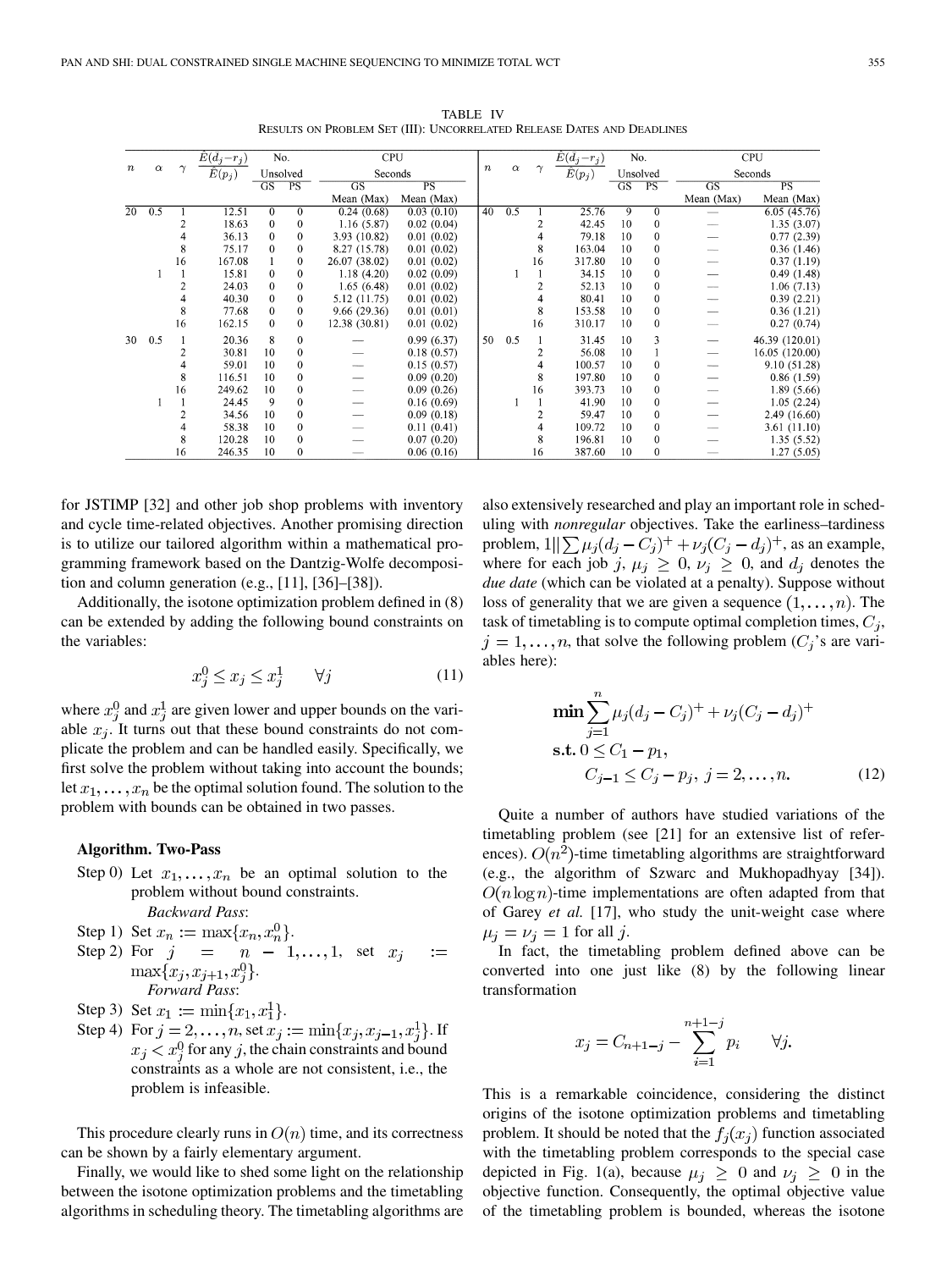<span id="page-12-0"></span>problem originated from our lower bound calculation can be unbounded. After the conversion, constraint (12) results in a lower bound constraint on  $x_n$ , which can be handled using the backward pass discussed above. As a result, our Specialized Cascading Descent algorithm, together with the backward pass, offers a new  $O(n \log n)$  procedure for timetabling.

Although our algorithm is not the first  $O(n \log n)$  procedure for timetabling, it does offer a more practical alternative to the algorithm of Garey *et al.* and its variations. This is because Garey *et al.*'s algorithm (the  $O(n \log n)$ -time version) requires the so-called "meld" operation—i.e., the merger of two heaps to form a new heap. Because there can be as many as  $O(n)$ melds, each meld has to be done in  $O(\log n)$  in order to achieve the  $O(n \log n)$ -time bound. Unfortunately, this means that the aforementioned mergeable heaps must be used. Due to the difficulty and overhead in the implementation of mergeable heaps, less efficient  $O(n^2)$  procedures are often used instead (see, e.g., [22]). Our proposed procedure, on the other hand, does not require meld operations, and therefore avoids this difficulty.

### ACKNOWLEDGMENT

The authors are grateful to the Associate Editor and two anonymous referees, whose critiques and suggestions have greatly influenced the content and presentation of this paper, in particular, to the Associate Editor who brought isotone optimization problems to their attention, and to one referee who led them to the study of problem set (III).

## **REFERENCES**

- [1] R. H. Ahmadi and U. Bagchi, Just-in-time scheduling in single machine systems, Dep. of Manag., Univ. of Texas, Austin, 1986.
- [2]  $\rightarrow$ , "Minimizing job idleness in deadline constrained environments," *Oper. Res.*, vol. 40, pp. 972–985, 1992.
- [3] R. K. Ahuja and J. B. Orlin, "A fast scaling algorithm for minimizing separable convex functions subject to chain constraints," *Oper. Res.*, vol. 49, no. 5, pp. 784–789, 2001.
- [4] K. R. Baker, *Introduction to Sequencing and Scheduling*. New York: Wiley, 1974.
- [5] J. F. Bard, K. Venkatraman, and T. A. Feo, "Single machine scheduling with flow time and earliness penalties," *J. Global Optim.*, vol. 3, no. 3, pp. 289–309, 1993.
- [6] H. Belouadah, M. E. Posner, and C. N. Potts, "Scheduling with release dates on a single machine to minimize total weighted completion time," *Discr. Appl. Math.*, vol. 36, no. 3, pp. 213–231, 1992.
- [7] L. Bianco and S. Ricciardelli, "Scheduling of a single machine to minimize total weighted completion time subject to release times," *Nav. Res. Logist. Q.*, vol. 29, pp. 151–167, 1982.
- [8] J. Carlier, "The one-machine sequencing problem," *Eur. J. Oper. Res.*, vol. 11, pp. 42–47, 1982.
- [9] N. Chakravarti, "Isotonic median regression: a linear programming approach," *Math. Oper. Res.*, vol. 14, no. 2, pp. 303–308, 1989.
- [10] S. Chand and H. Schneeberger, "Single machine scheduling to minimize weighted earliness subject to no tardy jobs," *Eur. J. Oper. Res.*, vol. 34, pp. 221–230, 1988.
- [11] Z.-L. Chen and W. B. Powell, "Solving parallel machine scheduling problems by column generation," *INFORMS Comp.*, vol. 11, pp. 78–94, 1999.
- [12] T. H. Cormen, C. E. Leiserson, and R. L. Rivest, *Introduction to Algorithms*. Cambridge, MA: MIT Press, 1997.
- [13] M. Dell'Amico, S. Martello, and D. Vigo, "Minimizing the sum of weighted completion times with unrestricted weights," *Discr. Appl. Math.*, vol. 63, no. 1, pp. 25–41, 1995.
- [14] H. Emmons, "A note on a scheduling problem with dual criteria," *Nav. Res. Logist. Q.*, vol. 22, pp. 615–616, 1975.
- [15] S. French, *Sequencing and Scheduling: An Introduction to the Mathematics of the Job Shop*. Chichester, U.K.: Horwood, 1982.
- [16] M. R. Garey and D. S. Johnson, *Computers and Intractability: A Guide to the Theory of NP-Completeness*. San Francisco, CA: Freeman, 1979.
- [17] M. R. Garey, R. Tarjan, and G. Wilfong, "One-processor scheduling with symmetric earliness and tardiness penalties," *Math. Oper. Res.*, vol. 13, pp. 330–348, 1988.
- [18] S. Gélinas and F. Soumis, "A dynamic programming algorithm for single machine scheduling with ready times," *Ann.Oper. Res.*, vol. 69, pp. 135–156, 1997.
- [19] R. Graham, E. Lawler, J. Lenstra, and A. H. G. Rinnooy Kan, "Optimization and approximation in deterministic sequencing and scheduling: A survey," *Ann. Discr. Math.*, vol. 5, pp. 287–326, 1979.
- [20] A. M. A. Hariri and C. N. Potts, "Algorithm for single machine sequencing with release dates to minimize total weighted completion time," *Discr. Appl. Math.*, vol. 5, pp. 99–109, 1983.
- [21] J. J. Kanet and V. Sridharan, "Scheduling with inserted idle time: Problem taxonomy and literature review," *Oper. Res.*, vol. 48, no. 1, pp. 99–110, 2000.
- [22] C. Koulamas, "Single-machine scheduling with time windows and earliness/tardiness penalties," *Eur. J. Oper. Res.*, vol. 91, no. 1, pp. 190–202, 1996.
- [23] B. J. Lageweg, J. K. Lenstra, and A. H. G. Rinnooy Kan, "Minimizing maximum lateness on one machine: computational experience and some applications," *Stat. Neerland.*, vol. 30, pp. 25–41, 1976.
- [24] P. D. Martin and D. B. Shmoys, "A new approach to computing optimal schedules for the job-shop scheduling problem," *Lect. Notes Comp. Sci.*, vol. 1084, pp. 389–403, 1996.
- [25] Y. Pan, "An improved branch and bound algorithm for single machine scheduling with deadlines to minimize total weighted completion time," *Oper. Res. Lett.*, vol. 31, no. 6, pp. 492–496, 2003.<br>[26] —, "Production Scheduling for Sunnliers in the E
- $\rightarrow$ , "Production Scheduling for Suppliers in the Extended Enterprise," Ph.D. dissertation, Dep. of Ind. Eng., Univ. of Wisconsin-Madison, Madison, WI, 2003.
- [27] Y. Pan and L. Shi, "Branch-and-bound algorithms for solving hard instances of the one-machine sequencing problem," *Eur. J. Oper. Res.*, 2004.
- [28] P. M. Pardalos, G. Xue, and L. Yong, "Efficient computation of an isotonic median regression," *Appl. Math. Lett.*, vol. 8, no. 2, 1995.
- [29] M. Posner, "Minimizing weighted completion times with deadlines," *Oper. Res.*, vol. 33, no. 3, pp. 562–574, 1985.
- [30] C. N. Potts and L. N. van Wassenhove, "Algorithm for single machine sequencing with deadlines to minimize total weighted completion time," *Eur. J. Oper. Res.*, vol. 12, pp. 379–387, 1983.
- [31] T. Robertson and P. Waltman, "On estimating monotone parameters," *Ann. Math. Stat.*, vol. 39, pp. 1030–1039, 1968.
- [32] L. Shi and Y. Pan, "Minimizing job shop inventory with on-time delivery guarantees," *J. Syst. Sci. Syst. Eng.*, vol. 12, no. 4, pp. 449–469, 2003.
- [33] W. E. Smith, "Various optimizers for single-stage production," *Nav. Res. Logist. Q.*, vol. 3, pp. 59–66, 1956.
- [34] W. Szwarc and S. K. Mukhopadhyay, "Optimal timing schedules in earliness–tardiness single machine sequencing," *Nav. Res. Logist. Q.*, vol. 42, pp. 1109–1114, 1995.
- [35] R. Tarjan, *Data Structures and Network Algorithms*. Philadelphia, PA: SIAM, 1983, vol. 44.
- [36] J. M. van den Akker, J. A. Hoogeveen, and S. L. van de Velde, "Parallel machine scheduling by column generation," *Oper. Res.*, vol. 47, no. 6, pp. 862–872, 1999.
- [37] J. M. van den Akker, C. A. J. Hurkens, and M. W. P. Savelsbergh, "Time-indexed formulations for machine scheduling problems: column generation," *INFORMS Comp.*, vol. 12, no. 2, pp. 111–124, 2000.
- [38] M. van den Akker, H. Hoogeveen, and S. van de Velde, "Combining column generation and lagrangean relaxation to solve a single-machine common due date problem," *INFORMS Comp.*, vol. 14, no. 1, pp. 37–51, 2002.
- [39] L. N. van Wassenhove, "Special-Purpose algorithms for one-machine sequencing problems with single and composite objectives," Ph.D. dissertation, Katholieke Univ., Leuven, Belgium, 1979.